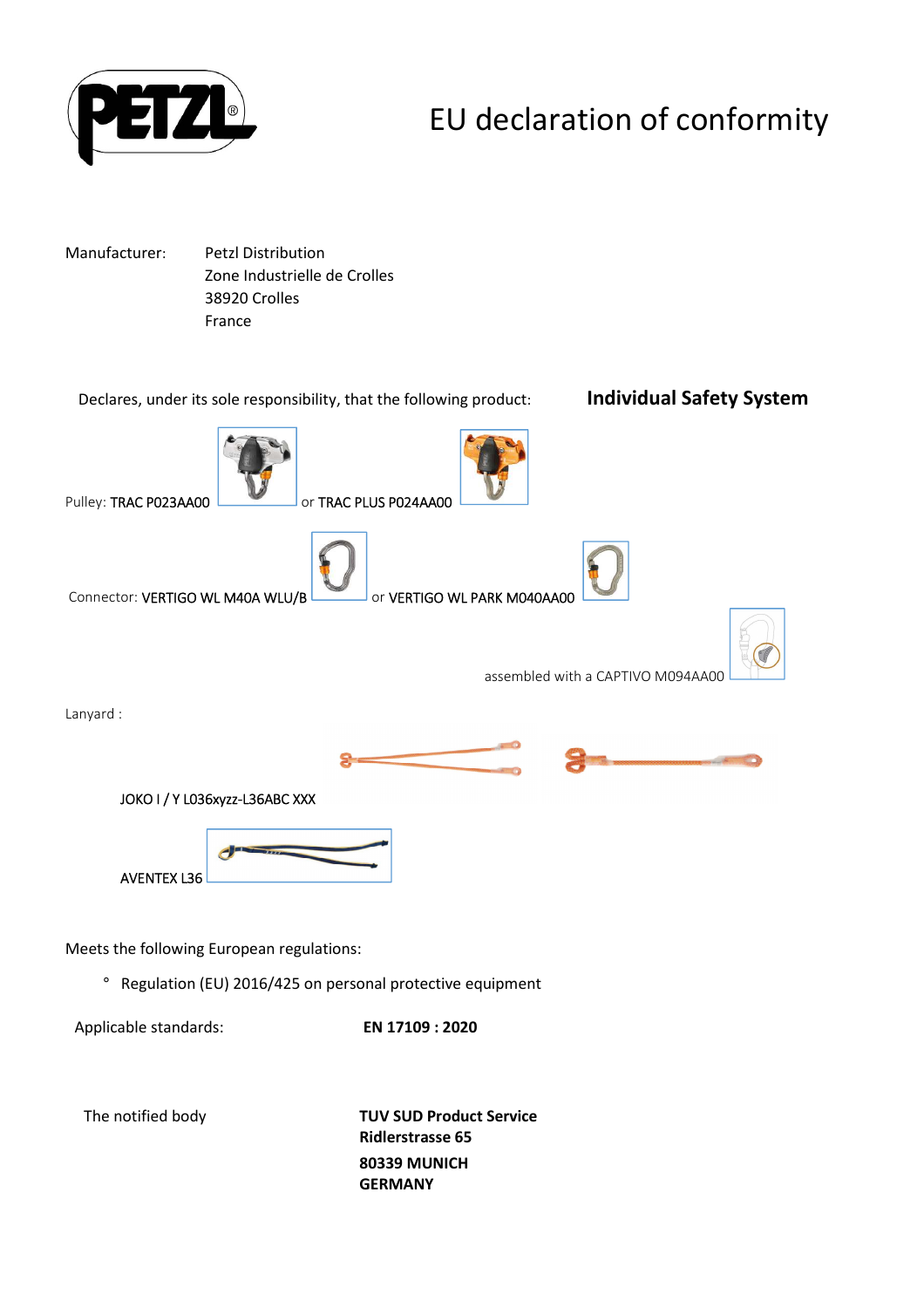performed the EU type examination (module B) and issued the EU type-examination certificate **N° P5A 067286 0029 Rev. 02**

The product is subject to the type conformity assessment procedure on the basis of the quality assurance of the production process (module D) under the supervision of the notified body **APAVE Sudeurope (0082).**

Place and date of issue: Crolles, 30/04/2020

 $\overbrace{\phantom{aaaaa}}^{x}$ 

Bernard BRESSOUX Product risk director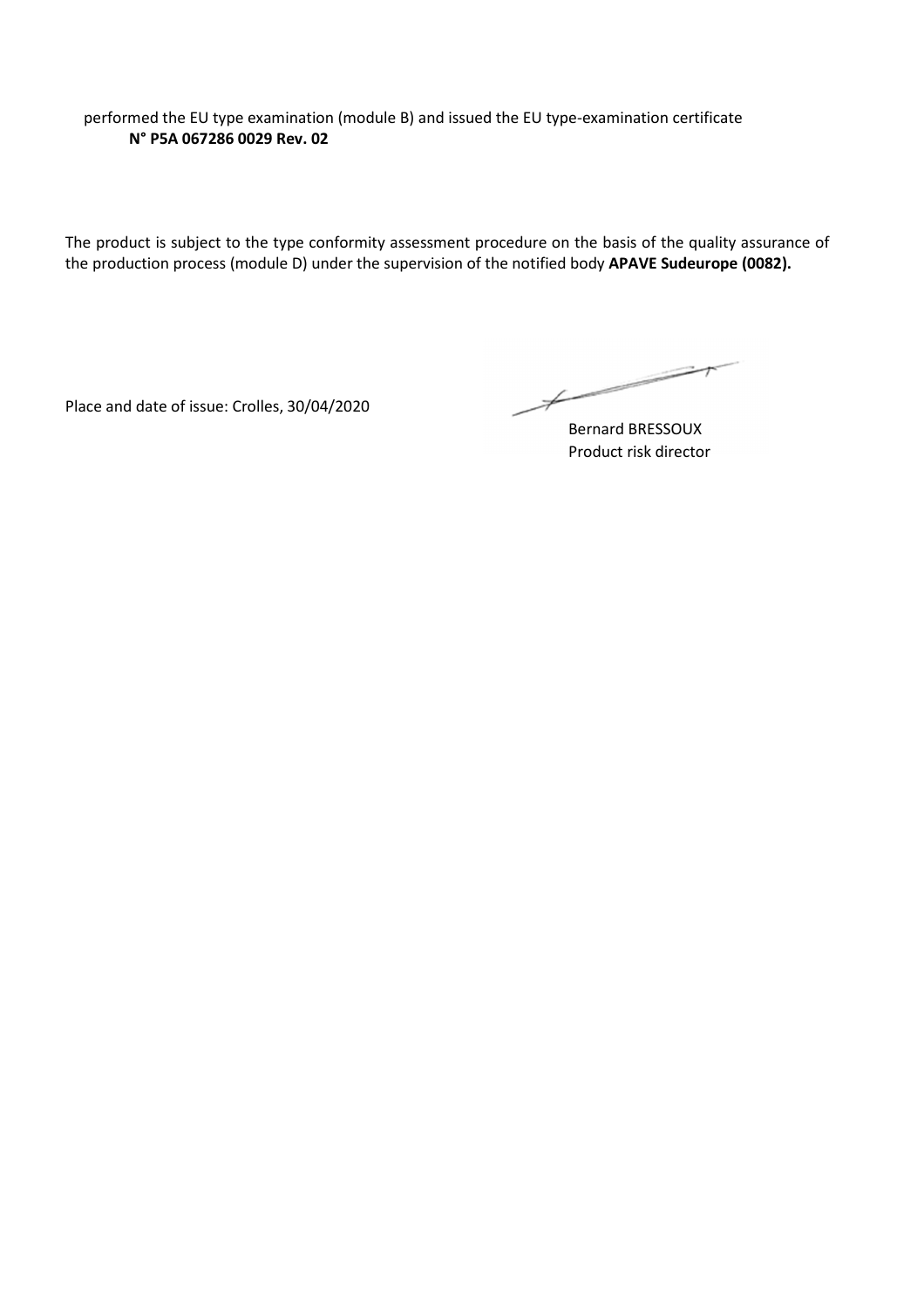

## Déclaration UE de conformité

Le fabricant: Petzl Distribution Zone Industrielle de Crolles 38920 Crolles France



Normes appliquées: **EN 17109 : 2020**

L'organisme notifié **TUV SUD Product Service Ridlerstrasse 65 80339 MUNICH GERMANY**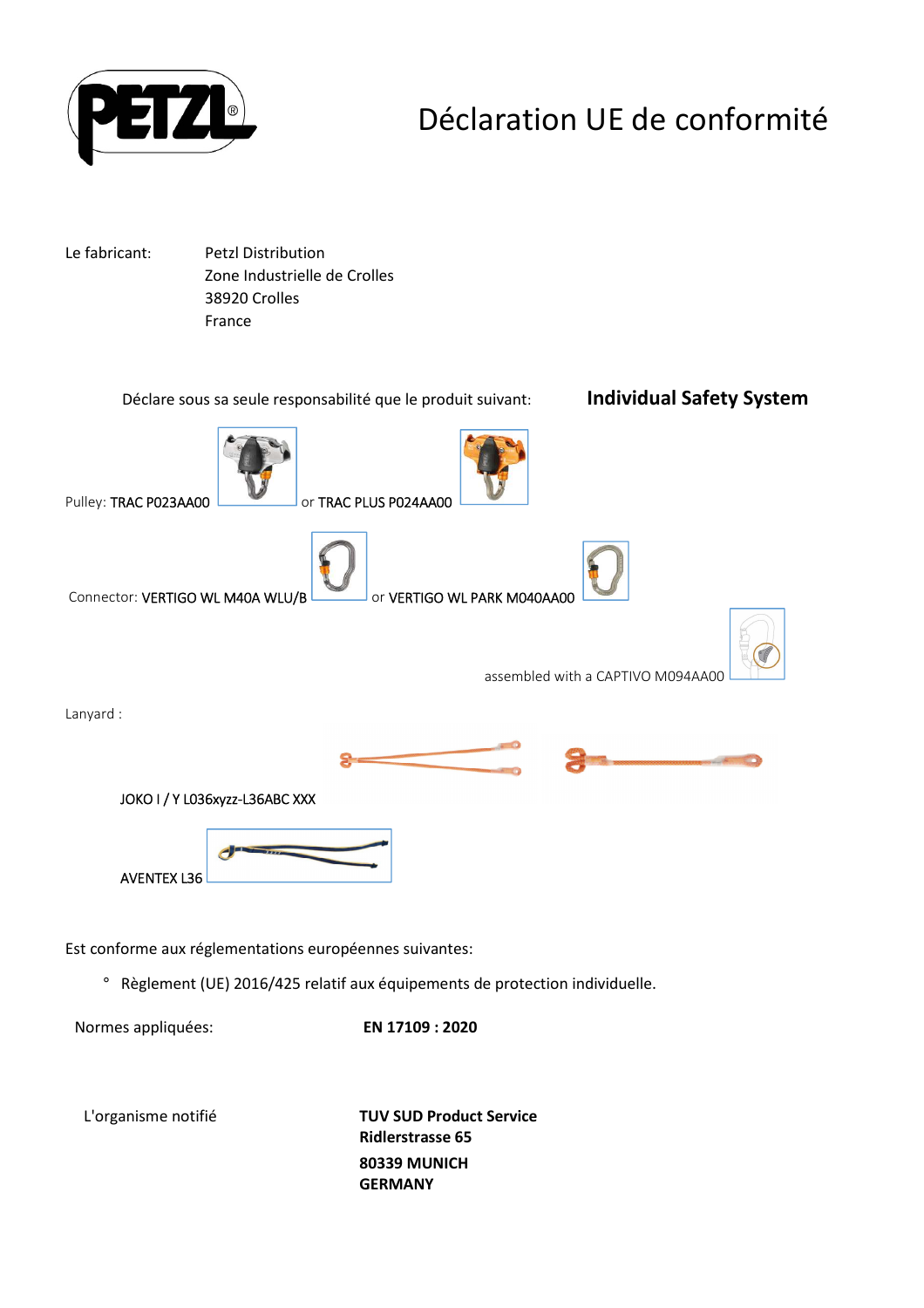a effectué l'examen UE de type (module B) et a établi l'attestation d'examen UE de type **N° P5A 067286 0029 Rev. 02**

Le produit est soumis à la procédure d'évaluation de la conformité au type sur la base de l'assurance de la qualité du mode de production (module D) sous la surveillance de l'organisme notifié **APAVE Sudeurope (0082).**

Date et lieu d'établissement: Crolles, 30/04/2020

 $\overbrace{\hspace{2.5cm}}^{*}$ 

Bernard BRESSOUX Directeur risque produit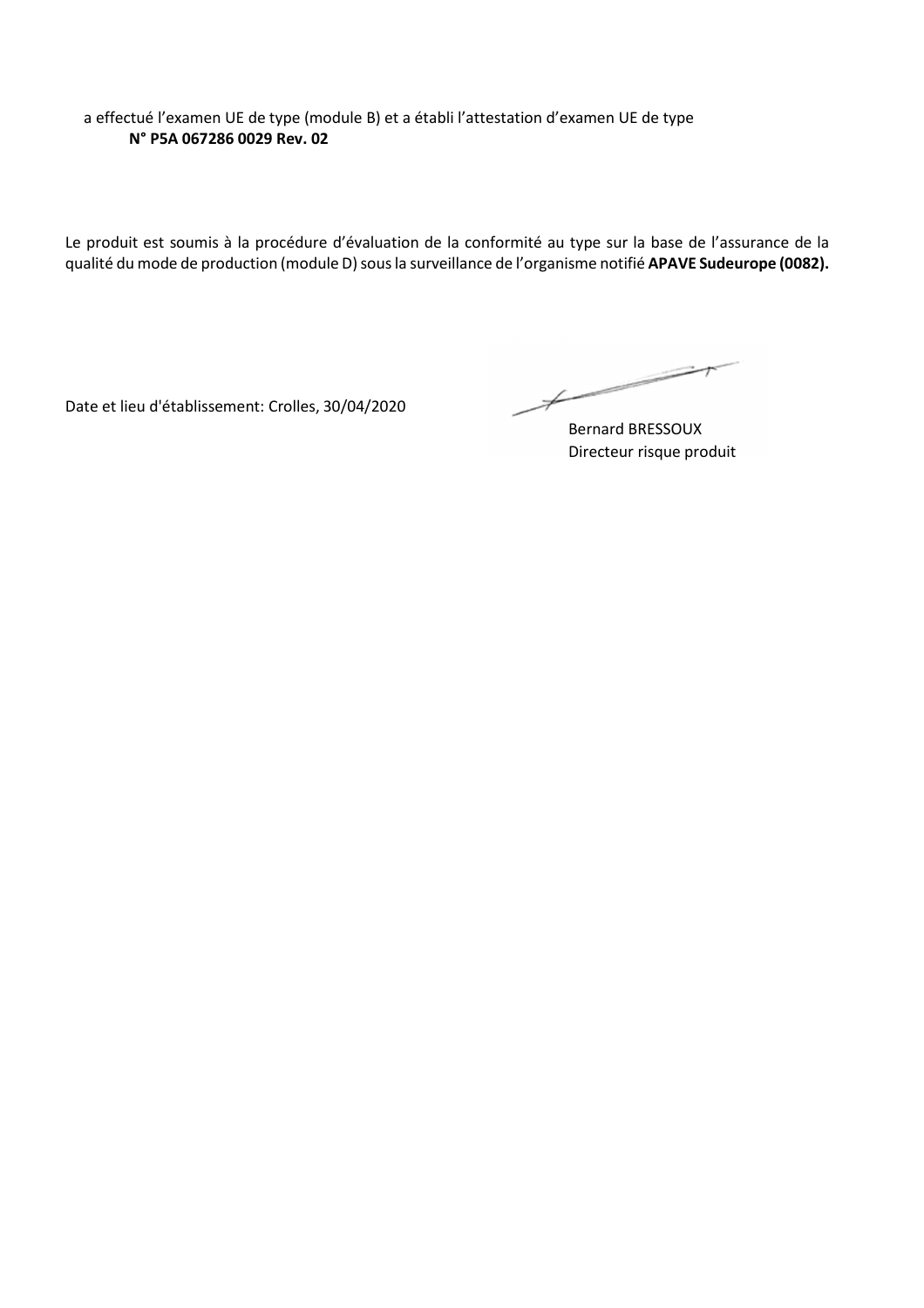

## EU-Konformitätserklärung

Der Hersteller: Petzl Distribution Zone Industrielle de Crolles 38920 Crolles France

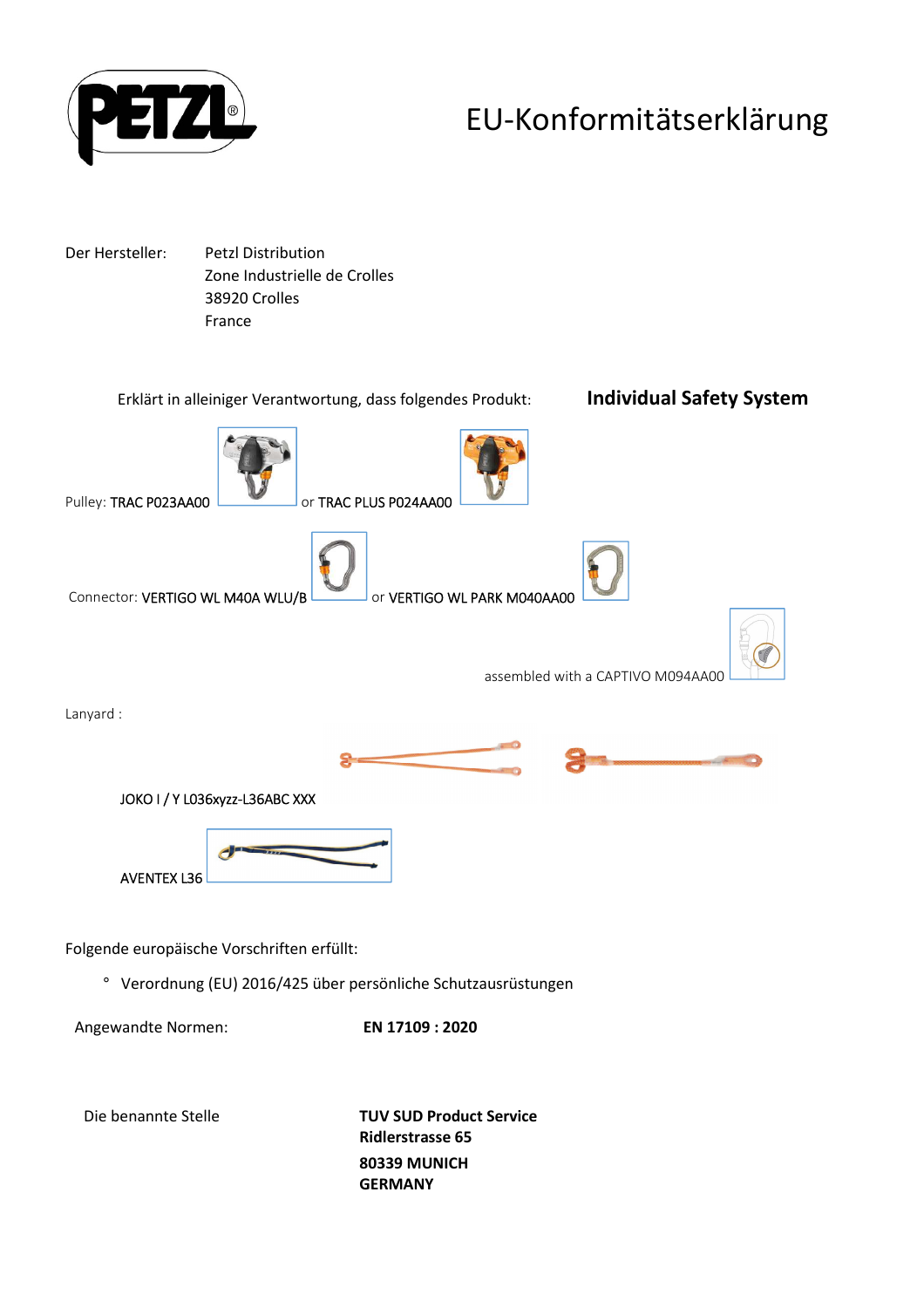hat die EU-Baumusterprüfung (Modul B) durchgeführt und die EU-Baumusterprüfbescheinigung ausgestellt **N° P5A 067286 0029 Rev. 02**

Das Produkt wird dem Bewertungsverfahren hinsichtlich der Konformität mit dem Baumuster auf der Grundlage einer Qualitätssicherung bezogen auf den Produktionsprozess (Modul D) unter Aufsicht der benannten Stelle unterzogen **APAVE Sudeurope (0082).**

Ort und Datum der Ausstellung: Crolles, 30/04/2020

 $\not\vdash$ 

Bernard BRESSOUX Leiter Produktrisiko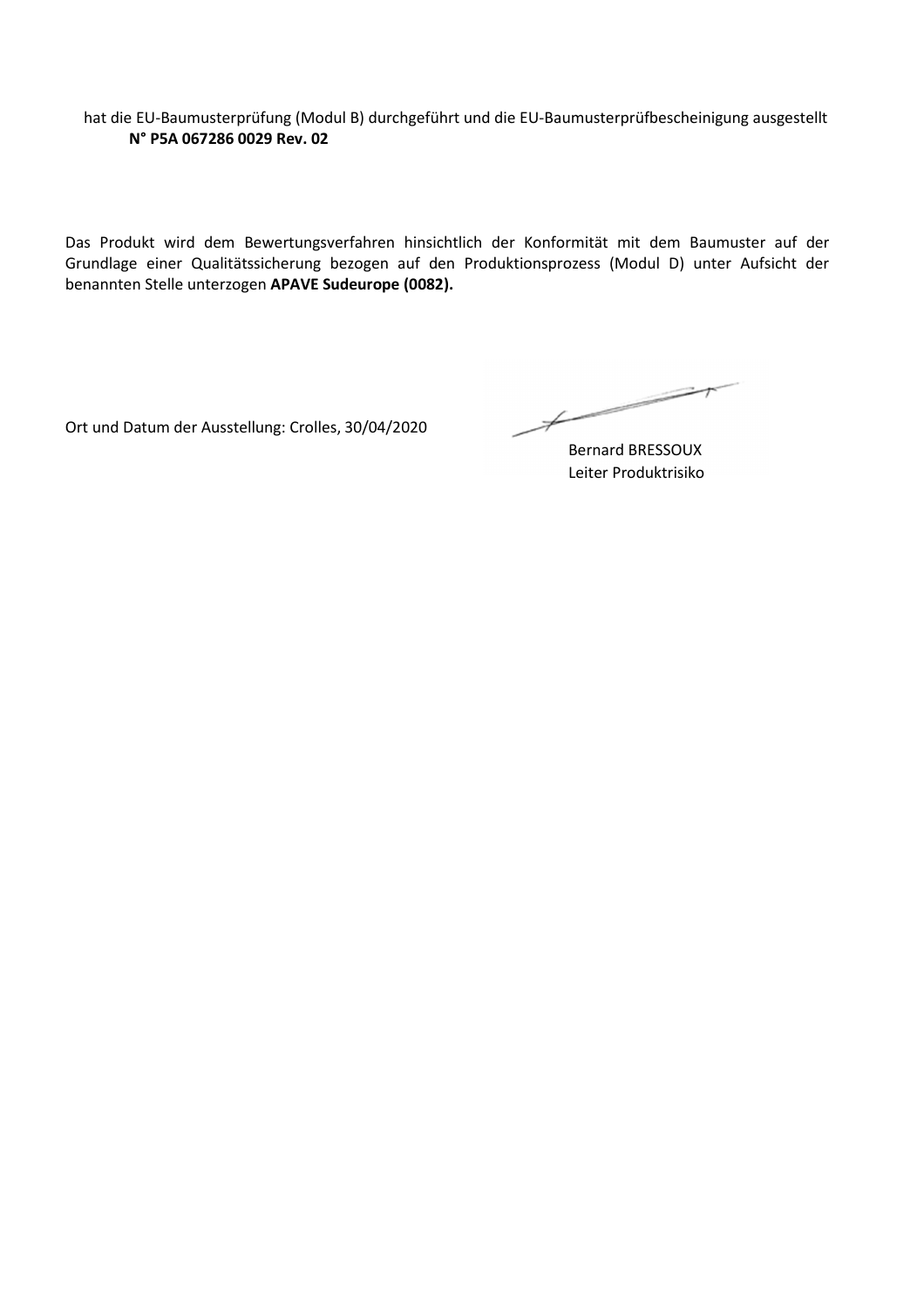

## Dichiarazione di conformità UE

Il fabbricante: Petzl Distribution Zone Industrielle de Crolles 38920 Crolles France



**Ridlerstrasse 65 80339 MUNICH GERMANY**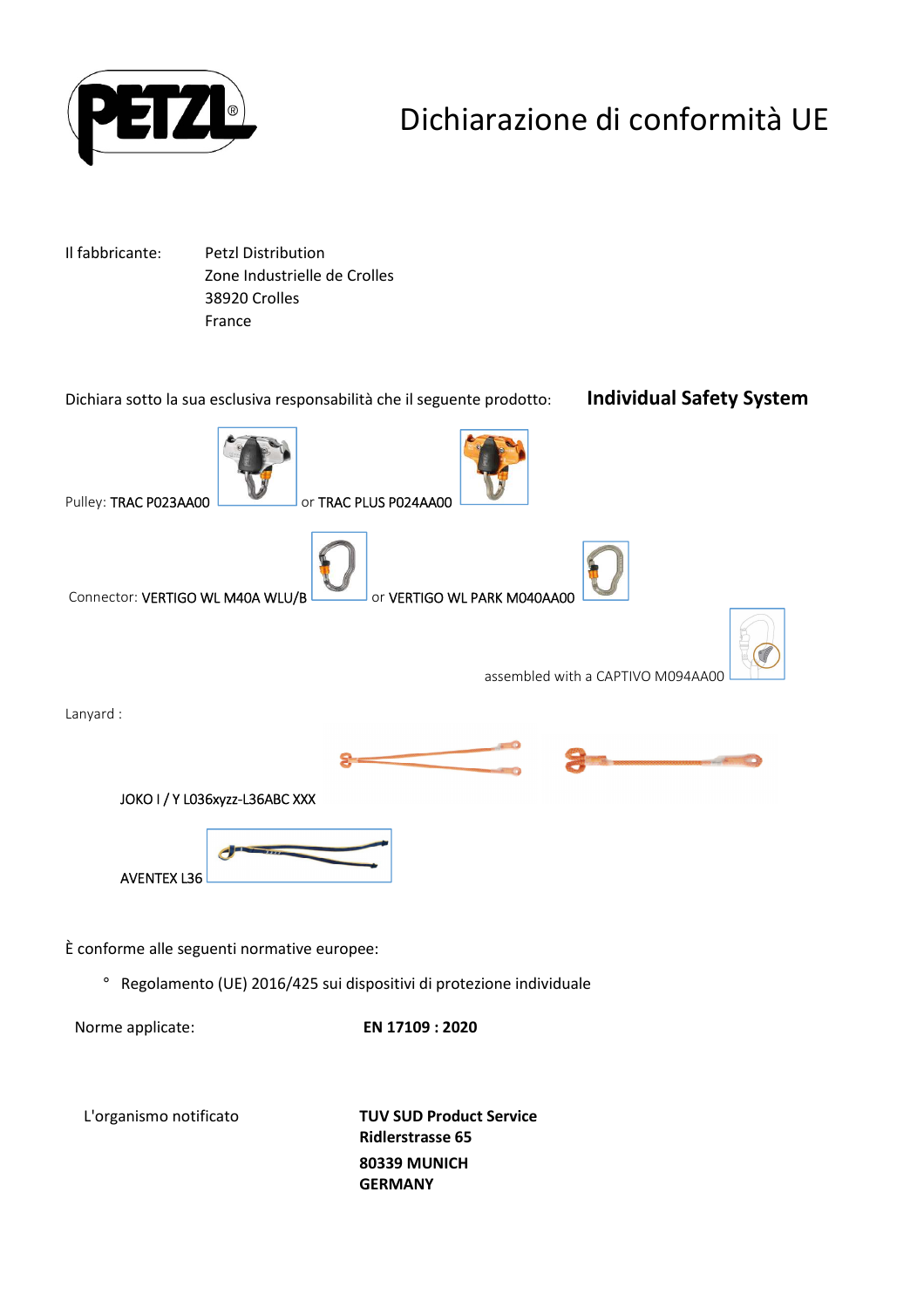ha svolto l'esame UE del tipo (modulo B) e ha rilasciato il certificato di esame UE del tipo **N° P5A 067286 0029 Rev. 02**

Il prodotto è oggetto della procedura di valutazione della conformità al tipo basata sulla garanzia di qualità del processo di produzione (modulo D) sotto la sorveglianza dell'organismo notificato **APAVE Sudeurope (0082).**

Luogo e data del rilascio: Crolles, 30/04/2020

 $\overbrace{\hspace{2.5cm}}^{*}$ 

Bernard BRESSOUX Direttore del rischio di prodotto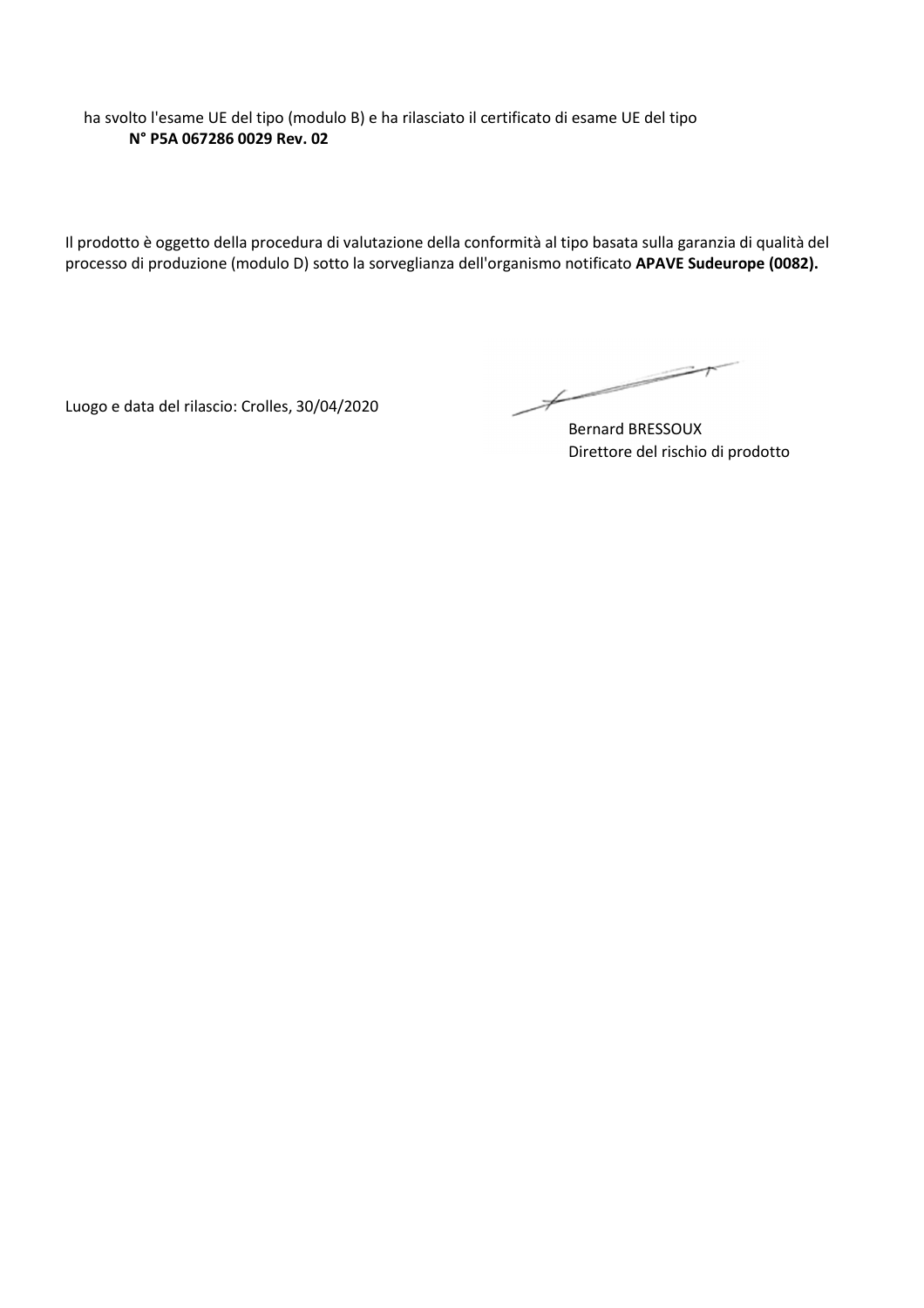

## Declaración de conformidad UE

El fabricante: Petzl Distribution Zone Industrielle de Crolles 38920 Crolles France



El organismo notificado **TUV SUD Product Service Ridlerstrasse 65 80339 MUNICH GERMANY**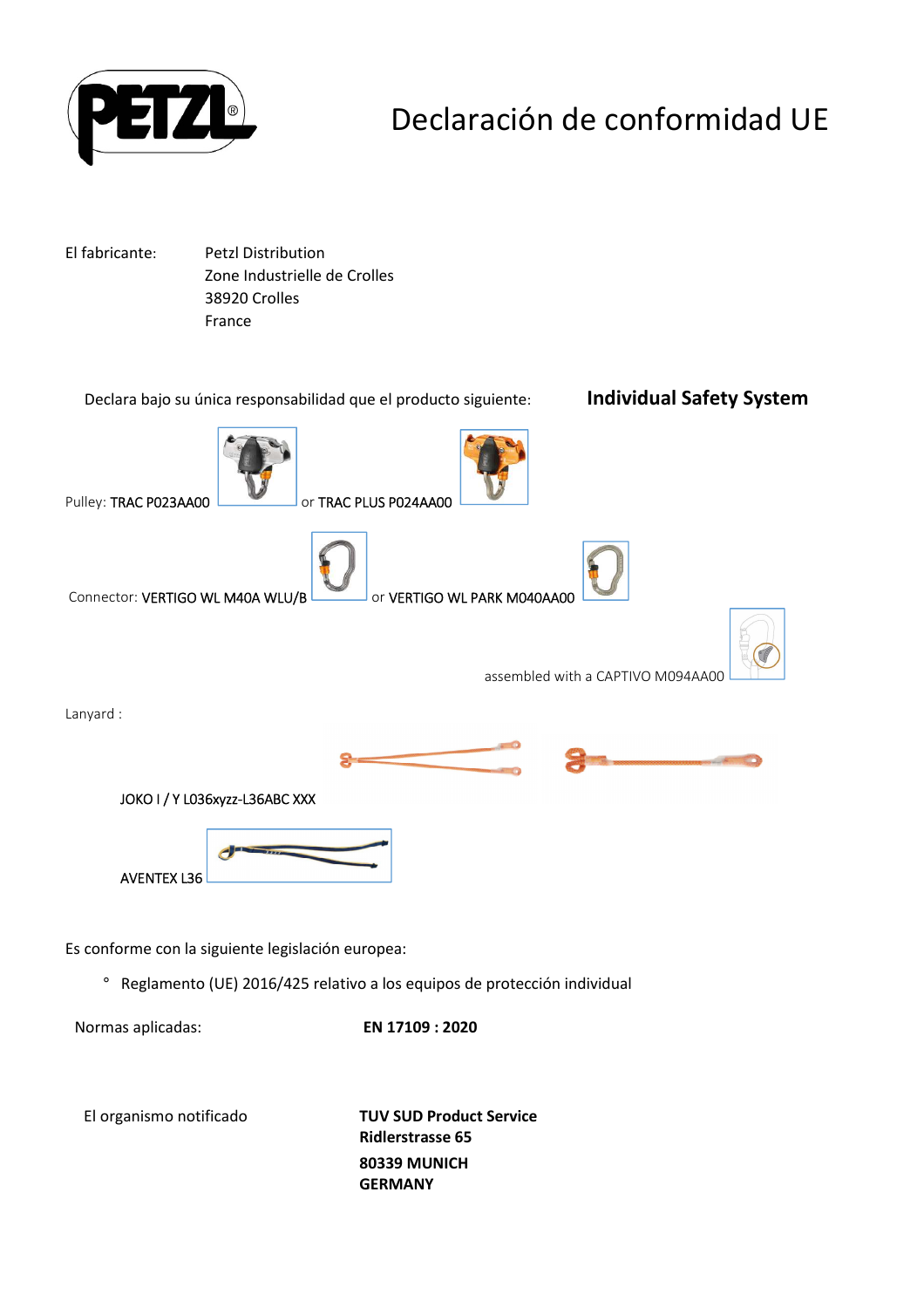ha efectuado el examen UE de tipo (módulo B) y ha expedido el certificado de examen UE de tipo **N° P5A 067286 0029 Rev. 02**

El producto está sometido al procedimiento de evaluación de la conformidad con el tipo basada en el aseguramiento de la calidad del proceso de producción (módulo D) bajo la supervisión del organismo notificado **APAVE Sudeurope (0082).**

Lugar y fecha de emisión: Crolles, 30/04/2020

 $\not\vdash$ 

Bernard BRESSOUX Director del riesgo del producto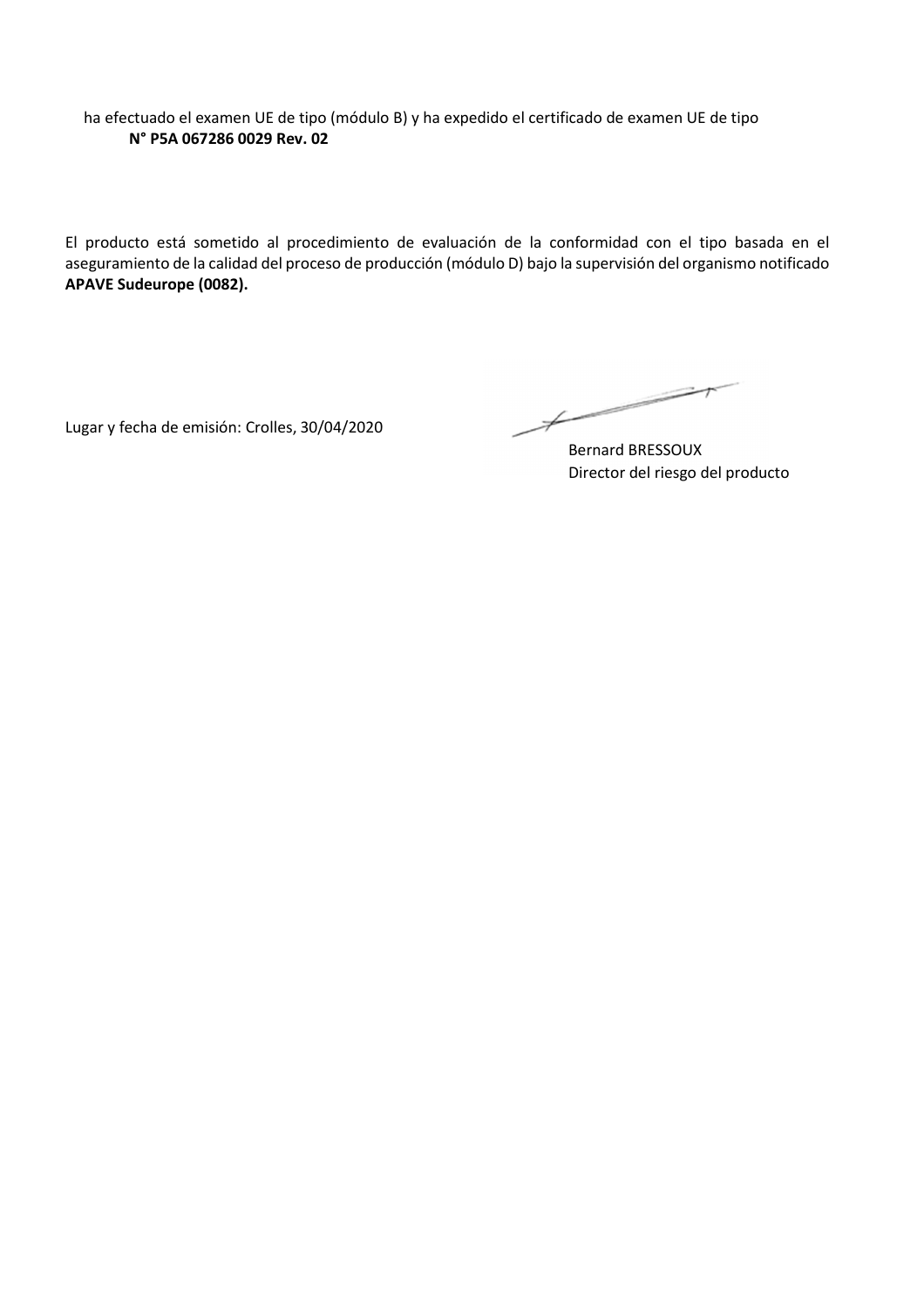

## Declaração UE de conformidade

O Fabricante: Petzl Distribution Zone Industrielle de Crolles 38920 Crolles France



**Ridlerstrasse 65 80339 MUNICH GERMANY**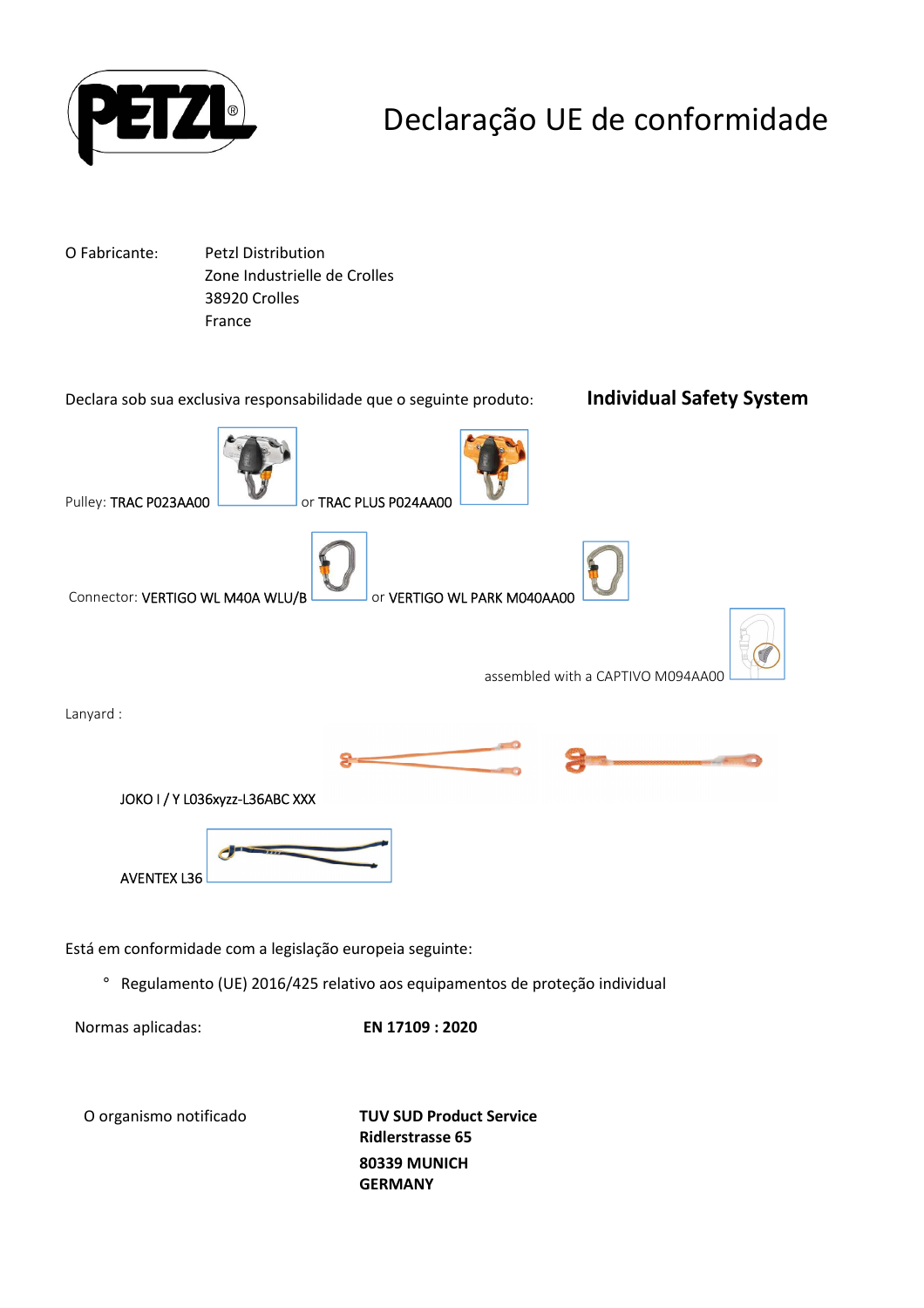efectuou o exame UE de tipo (módulo B) e estabeleceu o certificado de exame UE de tipo **N° P5A 067286 0029 Rev. 02**

O produto é submetido ao procedimento de avaliação da conformidade com o tipo baseada na garantia da qualidade do processo de produção (módulo D) sob a vigilância do organismo notificado **APAVE Sudeurope (0082).**

Local e data de emissão: Crolles, 30/04/2020

 $\not\!\!\!\!/-$ 

Bernard BRESSOUX Diretor de risco de produto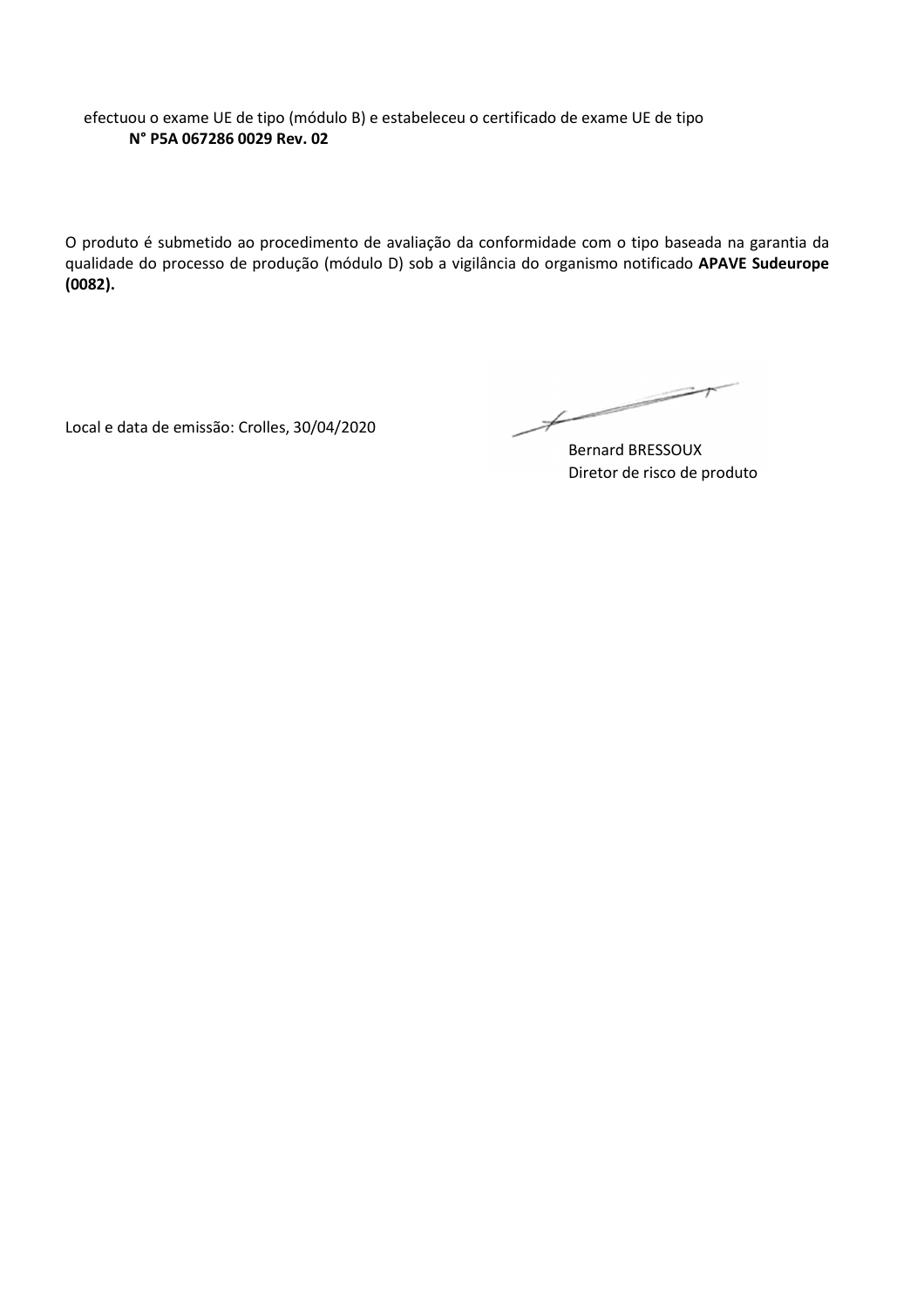

## EU-conformiteitsverklaring

Fabrikant: Petzl Distribution Zone Industrielle de Crolles 38920 Crolles France



De aangemelde instantie **TUV SUD Product Service Ridlerstrasse 65 80339 MUNICH GERMANY**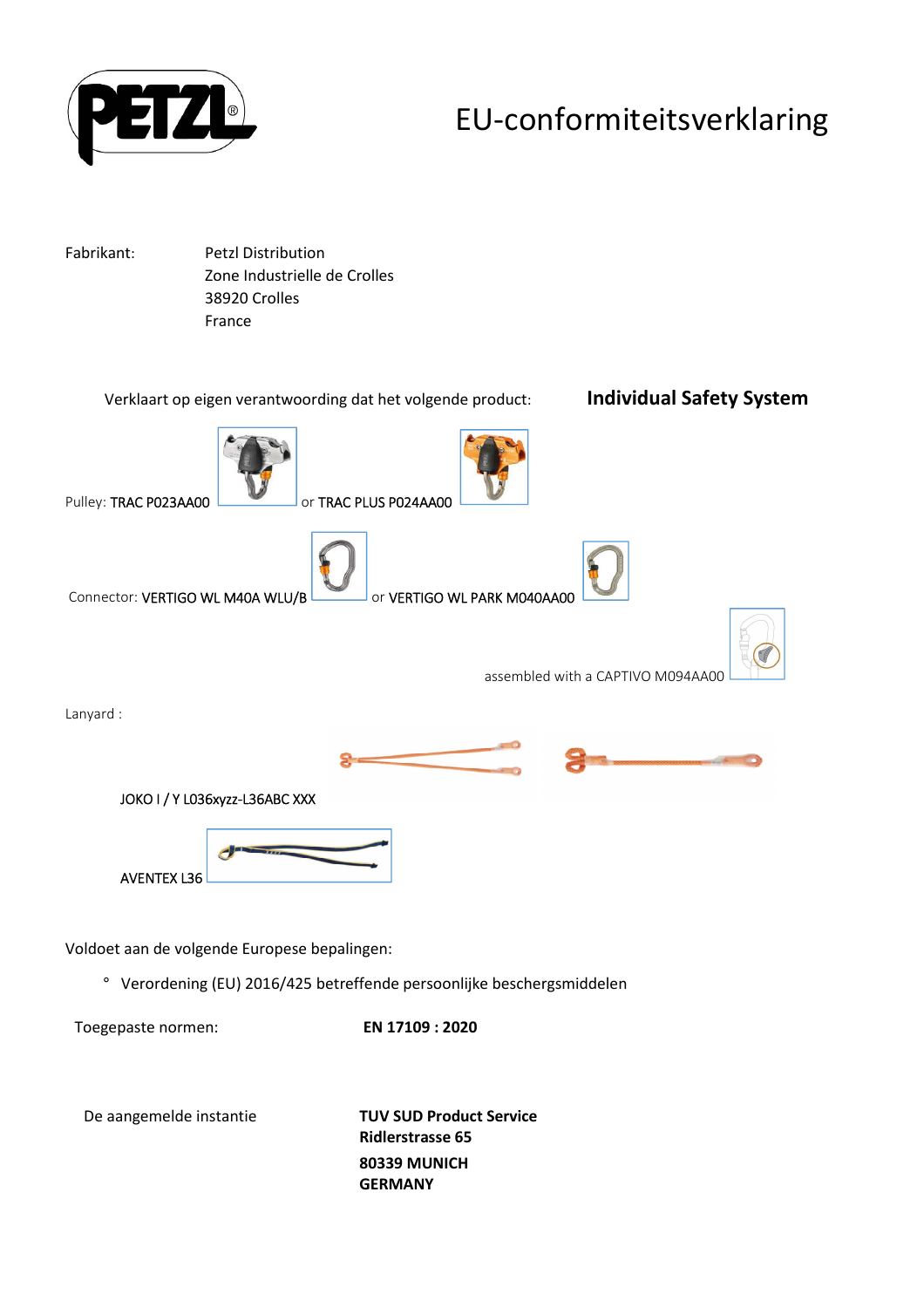heeft het EU-typeonderzoek (module B) verricht en het certificaat van het EU-typeonderzoek afgegeven **N° P5A 067286 0029 Rev. 02**

Het product is onderworpen aan de conformiteitsbeoordelingsprocedure aangaande de conformiteit met het type op basis van kwaliteitsborging van het productieproces (module D) onder toezicht van de aangemelde instantie **APAVE Sudeurope (0082).**

Plaats en datum van afgifte: Crolles, 30/04/2020

 $\not\!\!\!\!/-$ 

Bernard BRESSOUX Directeur van risico produkt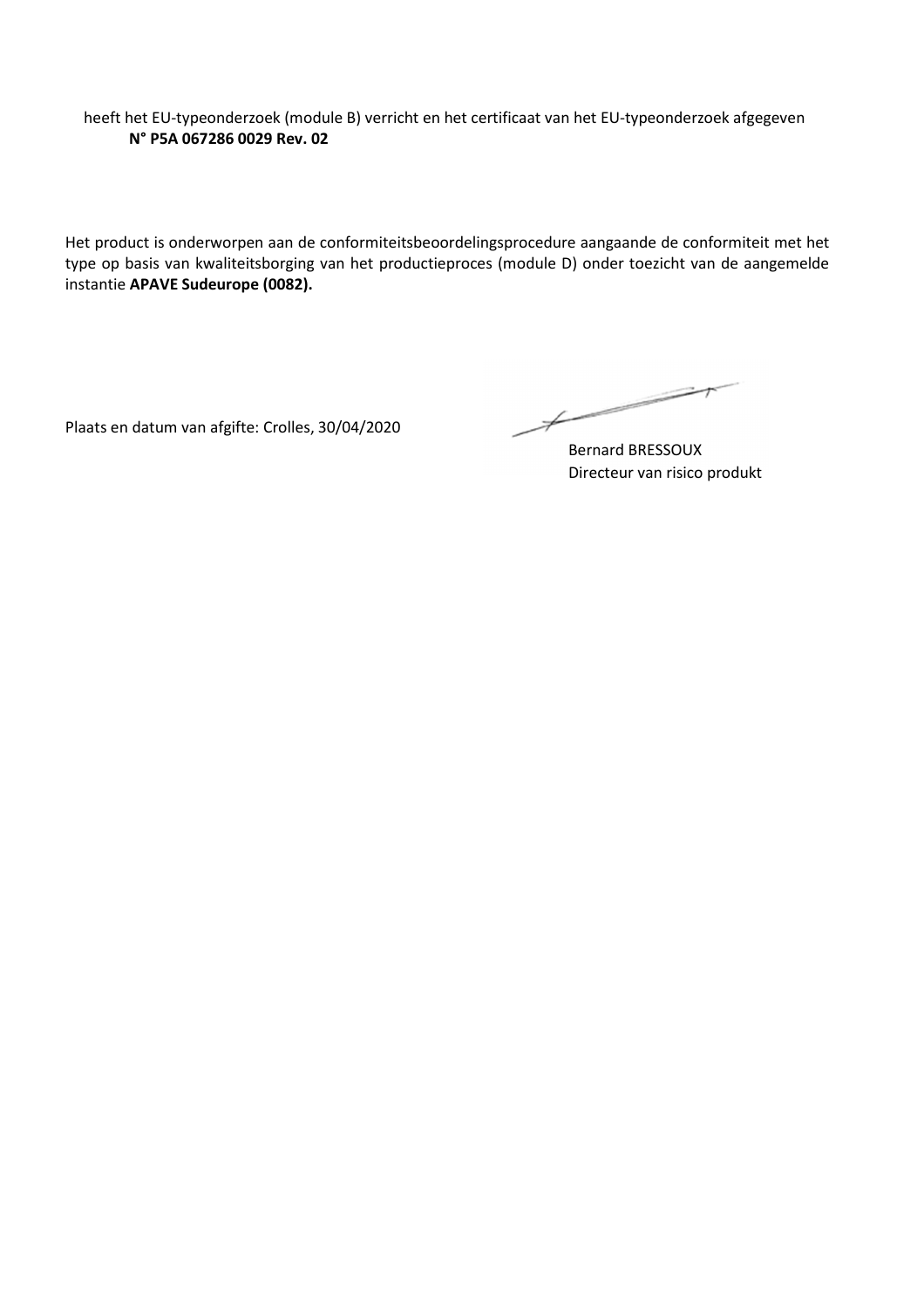

## EU-försäkran om överensstämmelse

Tillverkare: Petzl Distribution Zone Industrielle de Crolles 38920 Crolles France

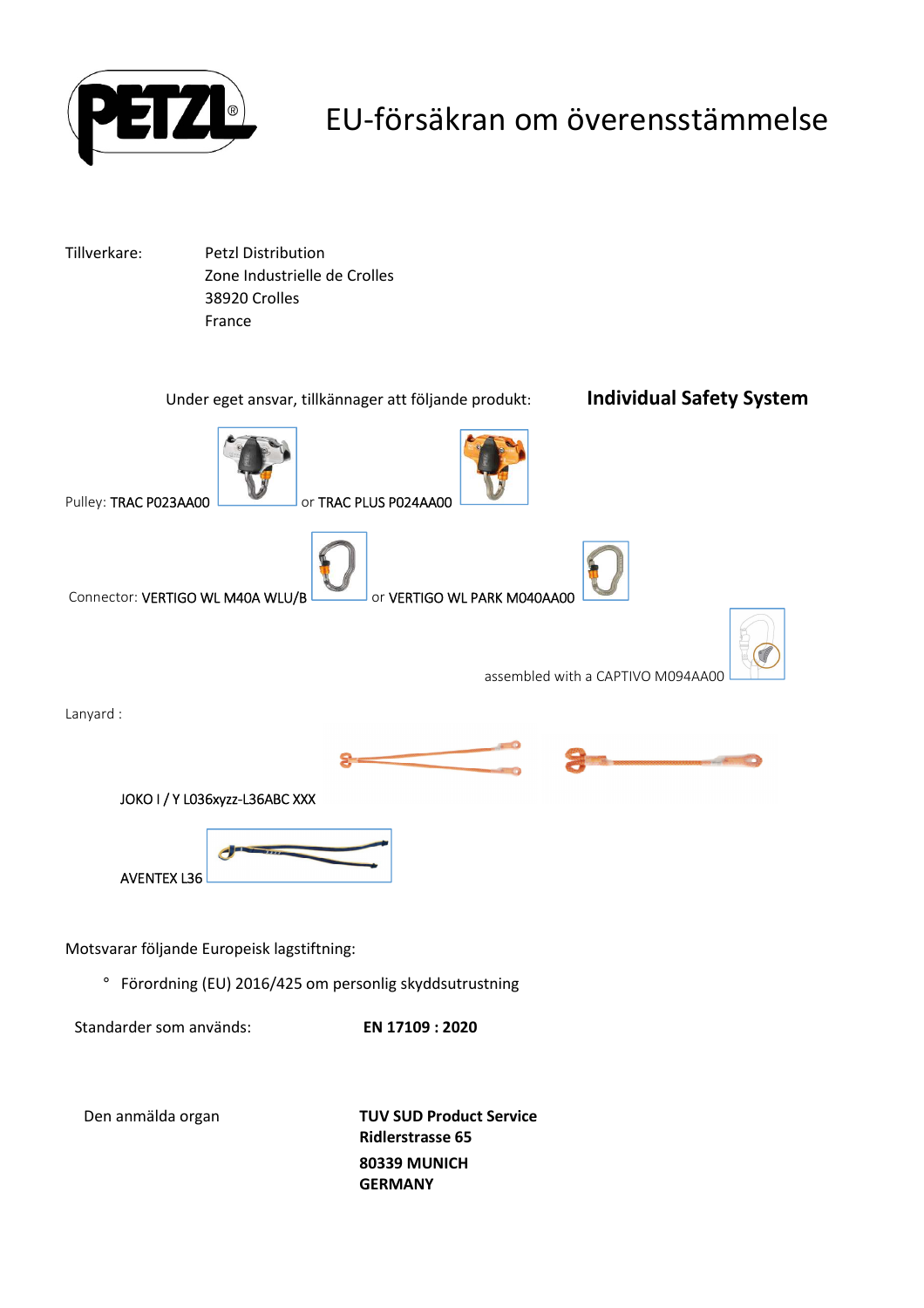#### har utfört EU typprövning (modul B) och utfärdat EU typintyget **N° P5A 067286 0029 Rev. 02**

Produkten omfattas av förfarande för bedömning av överensstämmelse med typ som grundar sig på kvalitetssäkring av produktionen (modul D) under övervakning av det anmälda organet **APAVE Sudeurope (0082).**

Ort och datum för utfärdande: Crolles, 30/04/2020

 $\not\vdash$ 

Bernard BRESSOUX Direktör för produktrisk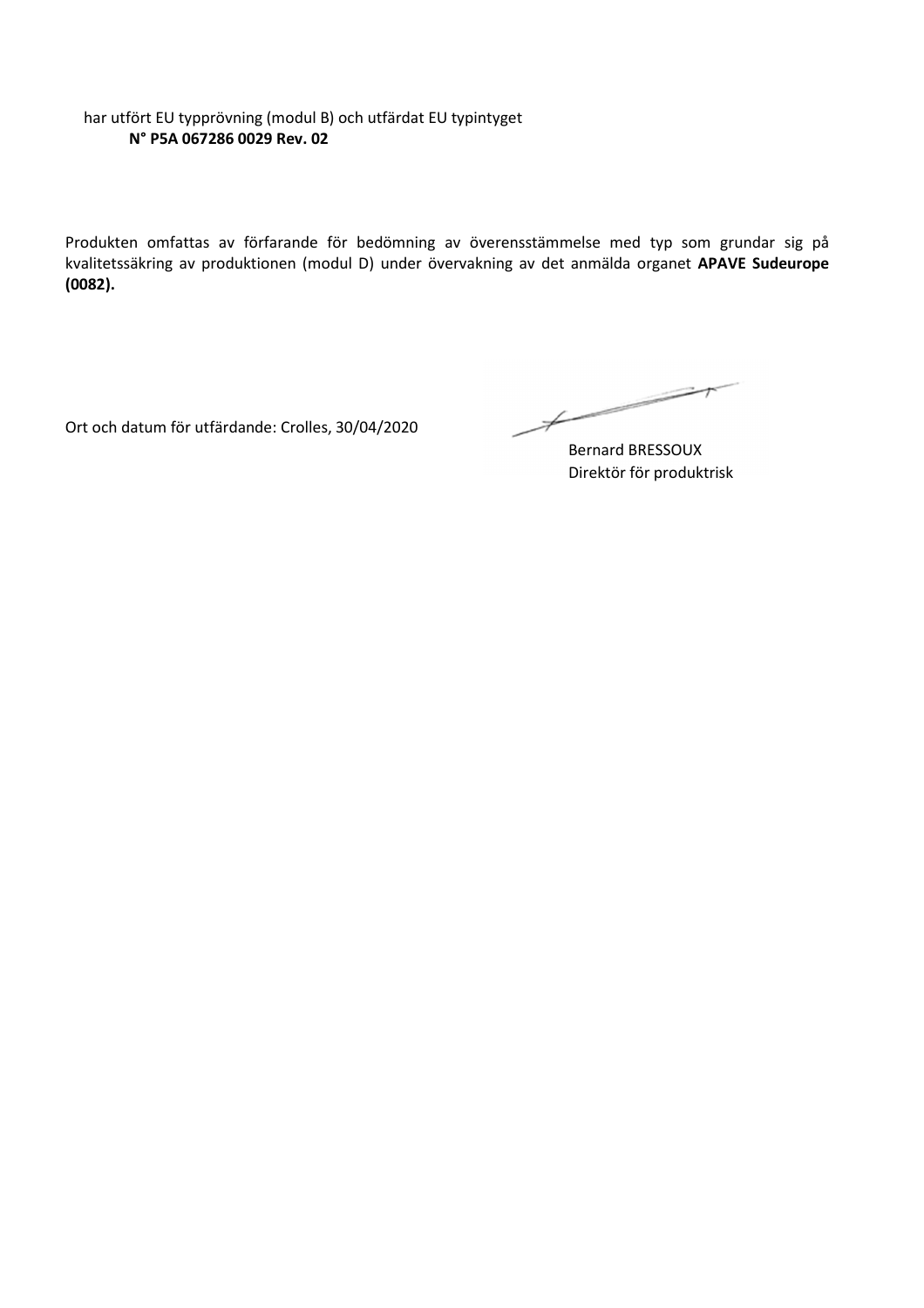

### EU-vaatimustenmukaisuusvakuutus

Valmistaja: Petzl Distribution Zone Industrielle de Crolles 38920 Crolles France



**Ridlerstrasse 65 80339 MUNICH GERMANY**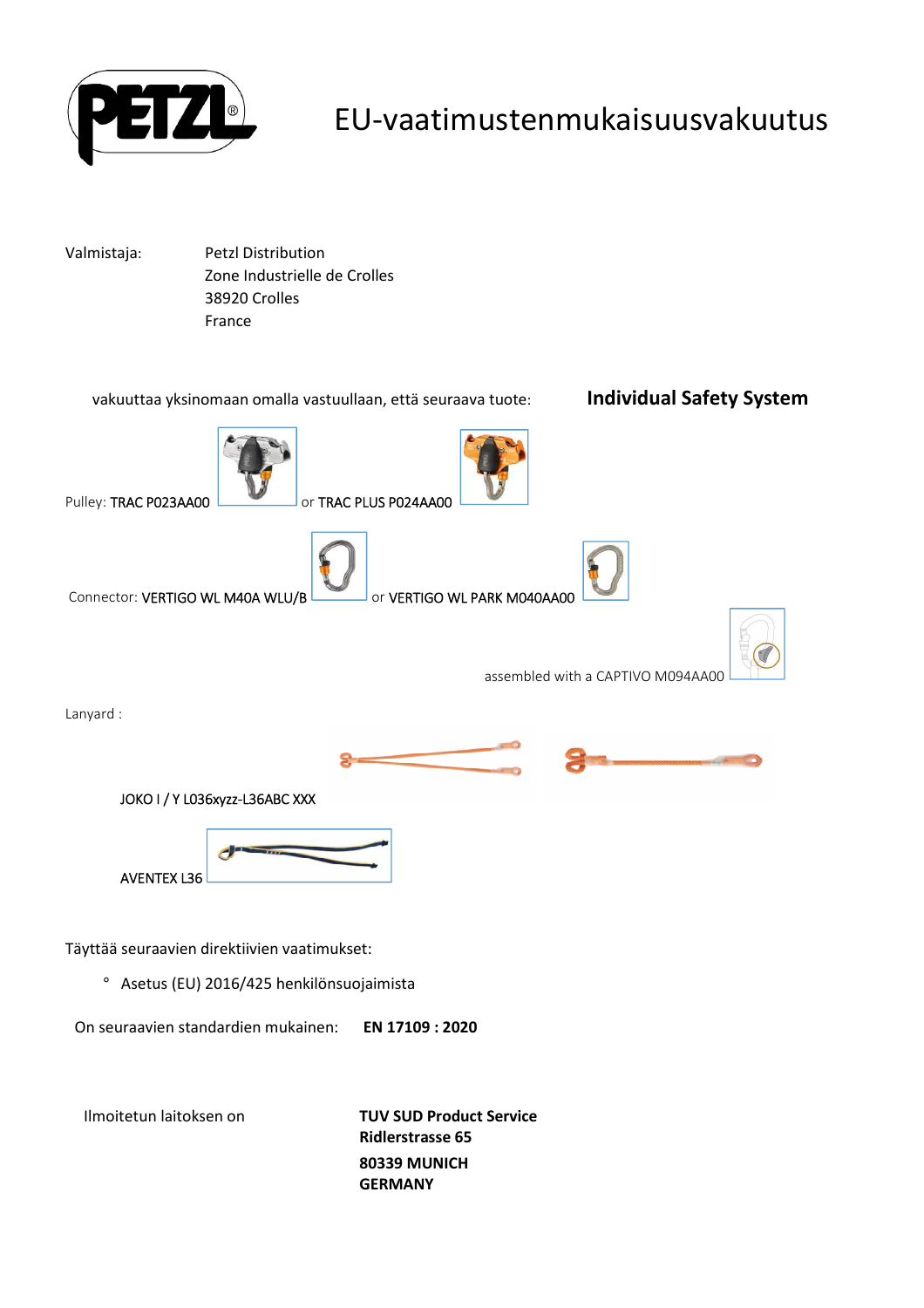suorittava taho on tehnyt EU:n tyyppitarkastuksen (moduuli B) ja on myöntänyt EU:n tyyppitarkastussertifikaatin **N° P5A 067286 0029 Rev. 02**

Tuotteeseen sovelletaan vaatimustenmukaisuuden arviointimenettelyä, joka kohdistuu tyyppiä koskevan vaatimuksenmukaisuuden varmistamiseen ja joka perustuu tuotantoprosessin laadunvarmistukseen (moduuli D) tyyppitarkastuksen suorittavan tahon valvonnan ala **APAVE Sudeurope (0082).**

Antamispaikka ja -päivämäärä: Crolles, 30/04/2020

 $\not\!\!\!\!/$ 

Bernard BRESSOUX Tuoteriskijohtaja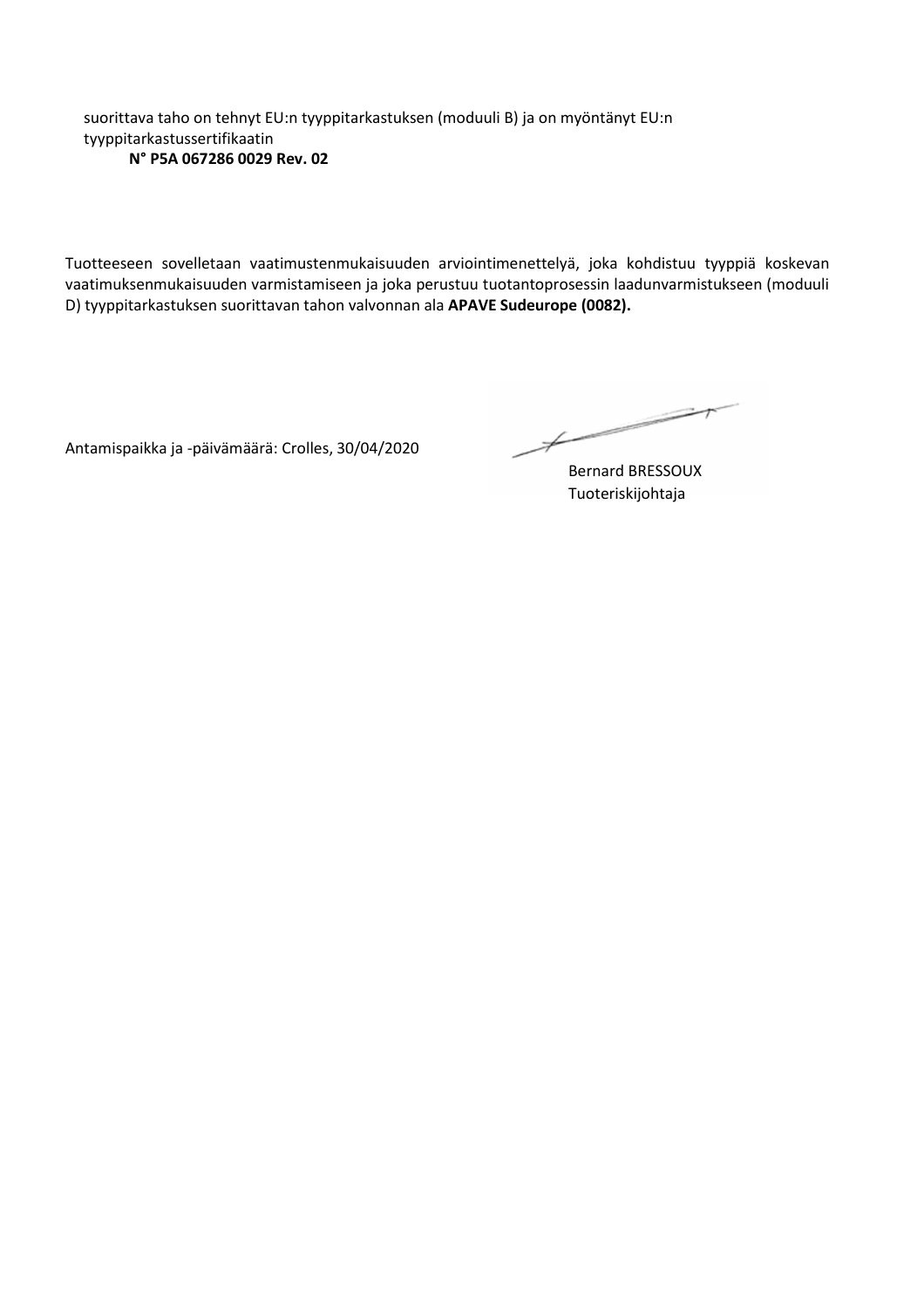

## EU samsvarserklæring

Produsent: Petzl Distribution Zone Industrielle de Crolles 38920 Crolles France

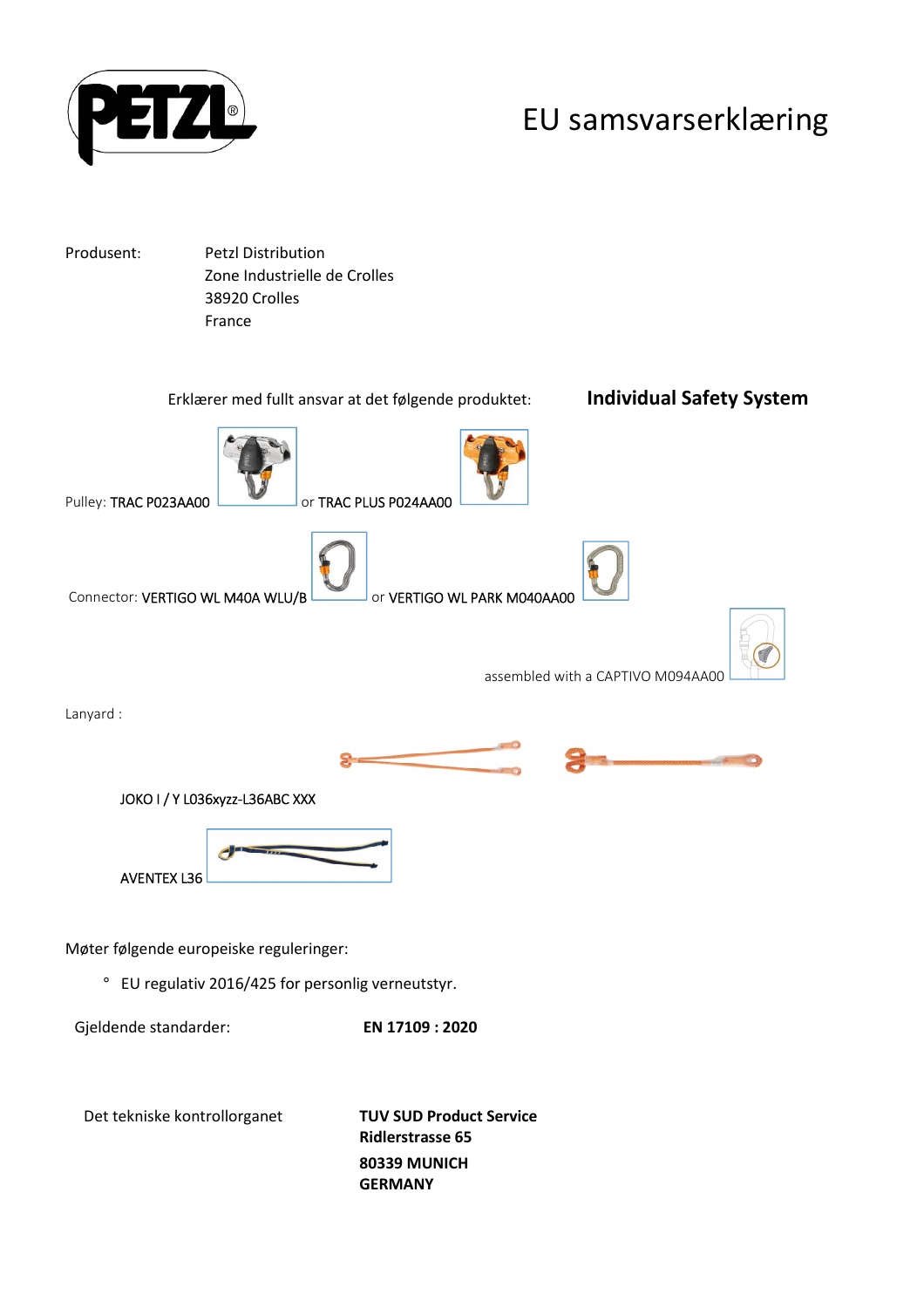har utført EU typekontroll (modul B) og har etablert EU typekontroll sertifikat **N° P5A 067286 0029 Rev. 02**

Produktet er underlagt vurderingsprosedyrer for konformitet i forhold til type basert på forsikringer om kvalitet i produksjonsprosessen(modul D), under tilsyn av det tekniske kontrollorganet **APAVE Sudeurope (0082).**

Sted og dato for utstedelse: Crolles, 30/04/2020

 $\overbrace{\hspace{2.5cm}}^{*}$ 

Bernard BRESSOUX Produktrisiko Direktør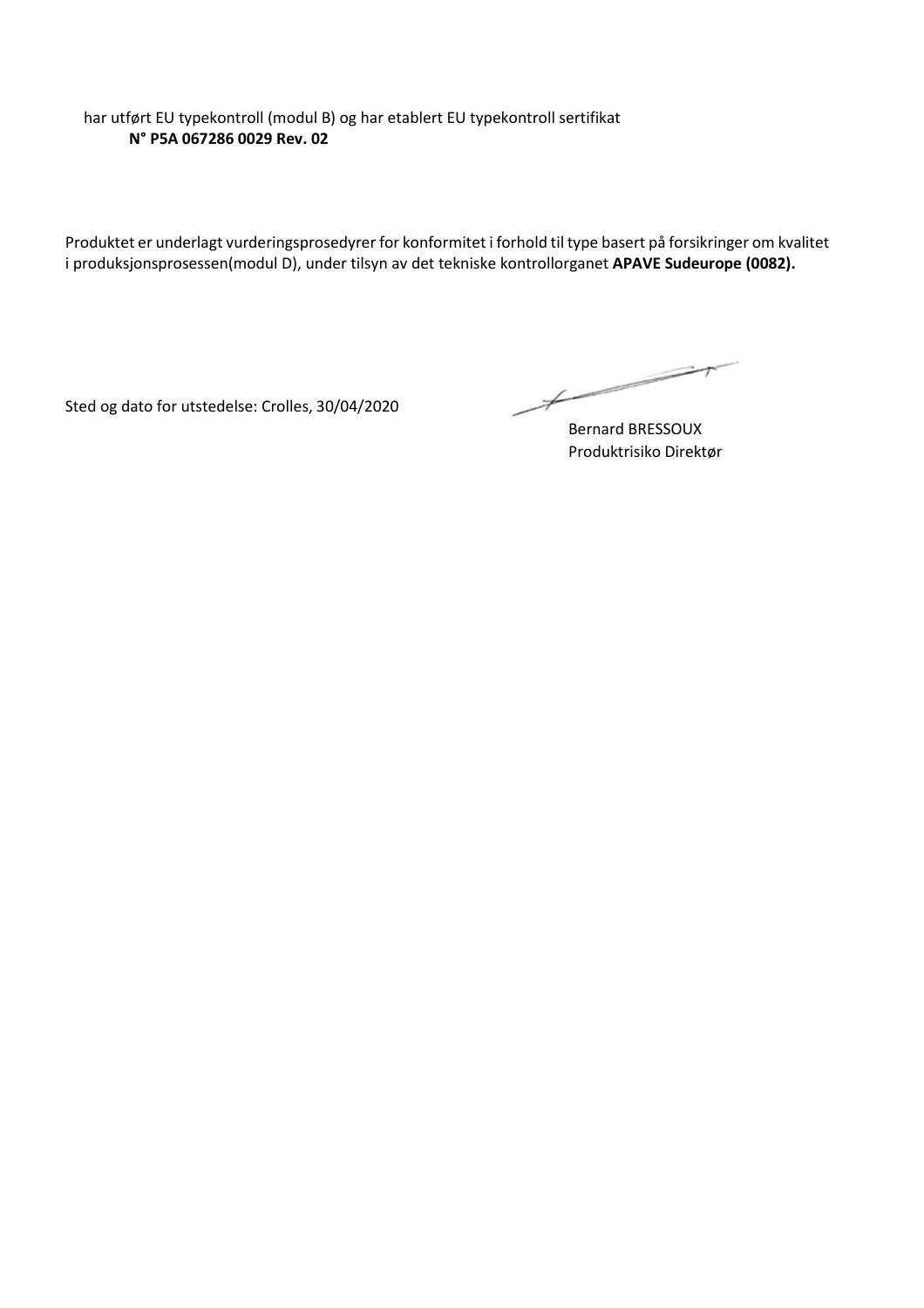

# EU prohlášení o shodě

Výrobce: Petzl Distribution

 Zone Industrielle de Crolles 38920 Crolles France



Oznámená instituce **TUV SUD Product Service Ridlerstrasse 65 80339 MUNICH GERMANY**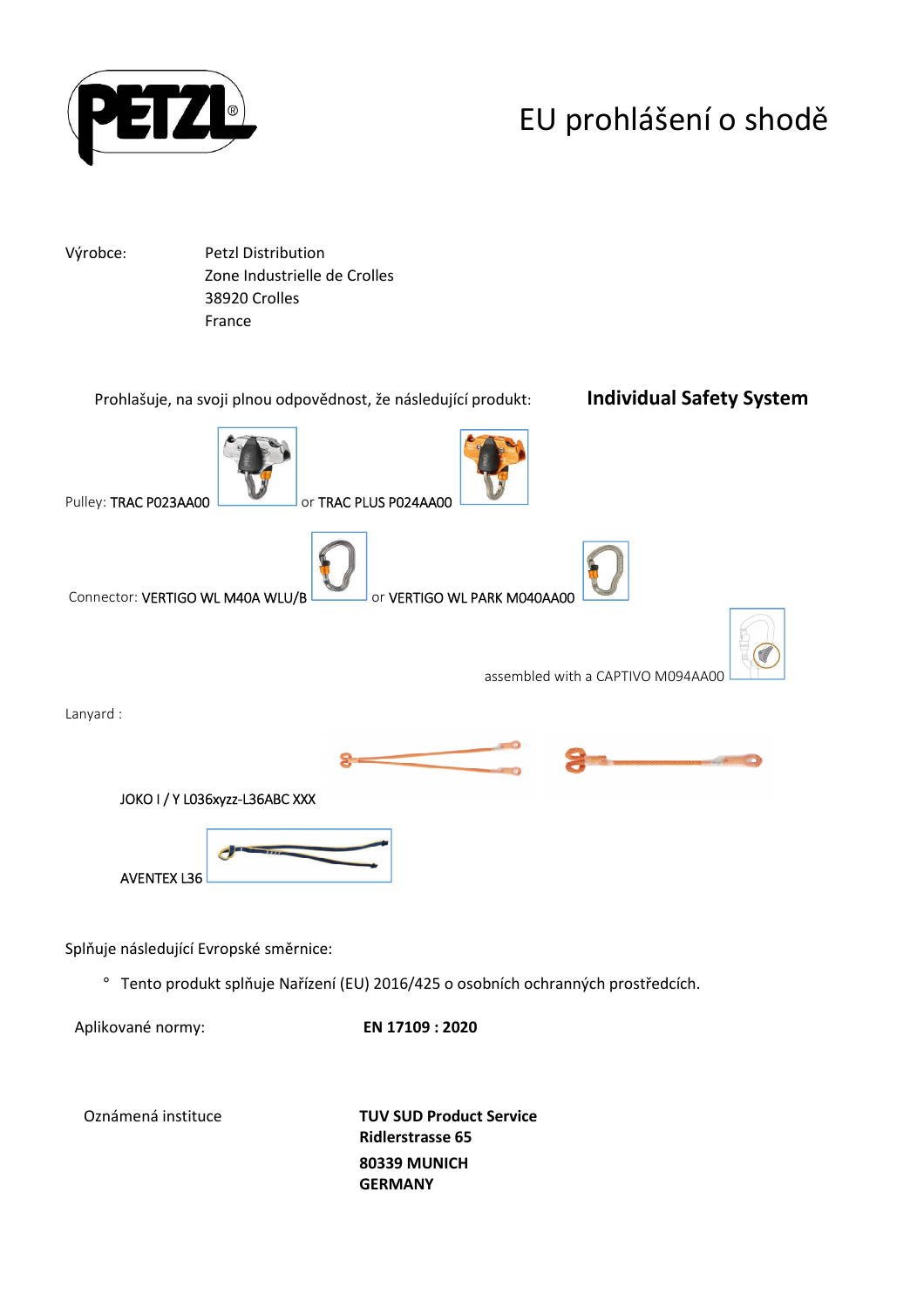provedla přezkoušení typu EU (modul B) a vydala certifikát EU o přezkoušení typu **N° P5A 067286 0029 Rev. 02**

Výrobek podléhá postupu posuzování shody s typem na základě zajištění jakosti výrobního procesu (modul D), pod dohledem oznámené instituce **APAVE Sudeurope (0082).**

Místo a datum vydání: Crolles, 30/04/2020

 $\overbrace{\phantom{aaaaa}}^{x}$ 

Bernard BRESSOUX Ředitel rizik produktů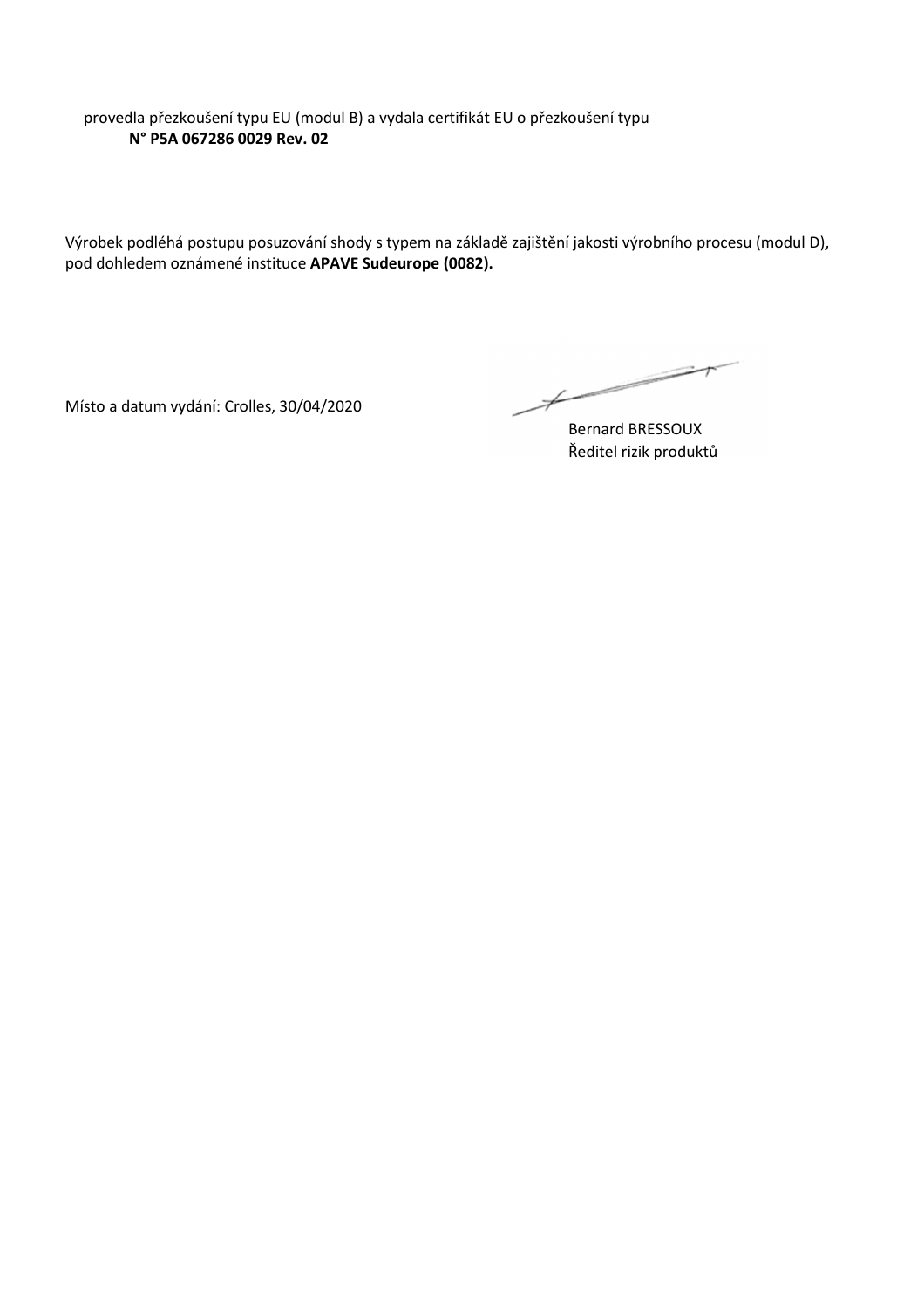

## Deklaracja zgodności UE

Producent: Petzl Distribution Zone Industrielle de Crolles 38920 Crolles France

Deklaruje na swoją wyłączną odpowiedzialność, że następujący produkt: **Individual Safety System** Pulley: TRAC P023AA00 **CONSERVERTY OF TRAC PLUS P024AA00** Connector: VERTIGO WL M40A WLU/B or VERTIGO WL PARK M040AA00 assembled with a CAPTIVO M094AA00 Lanyard : JOKO I / Y L036xyzz-L36ABC XXX AVENTEX L36 Jest zgodny z następującym prawodawstwem europejskim: ° Rozporządzenie (UE) 2016/425 w sprawie środków ochrony indywidualnej. Zastosowane normy: **EN 17109 : 2020**

Jednostka notyfikowana **TUV SUD Product Service Ridlerstrasse 65 80339 MUNICH GERMANY**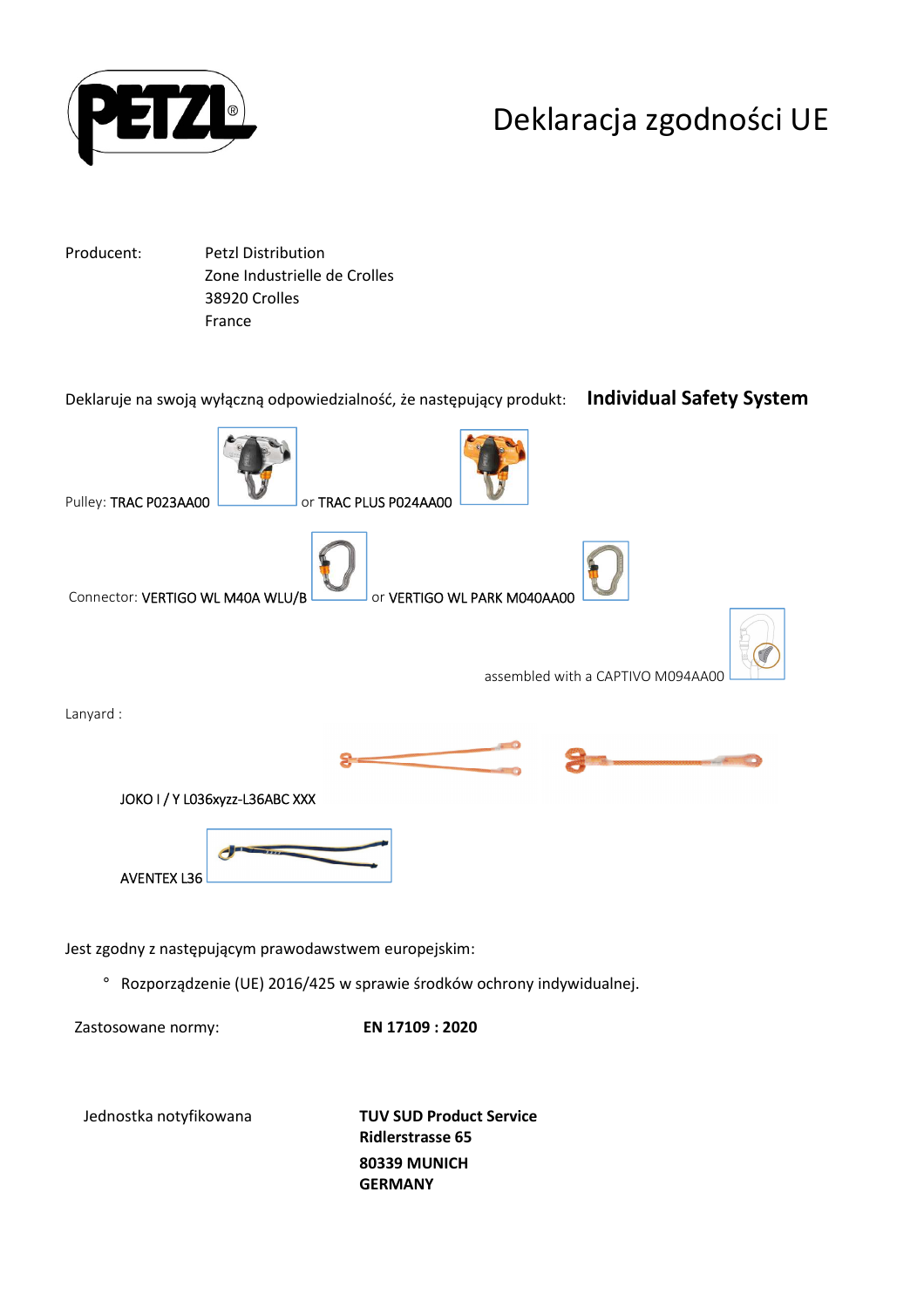przeprowadziła badanie typu UE (moduł B) i wydała certyfikat badania typu UE **N° P5A 067286 0029 Rev. 02**

Produkt podlega procedurze oceny zgodności z typem w oparciu o zapewnienie jakości procesu produkcji (moduł D) pod nadzorem jednostki notyfikującej **APAVE Sudeurope (0082).**

Miejsce i data wydania: Crolles, 30/04/2020

 $\overbrace{\phantom{aaaaa}}^{x}$ 

Bernard BRESSOUX Dyrektor ryzyka produktu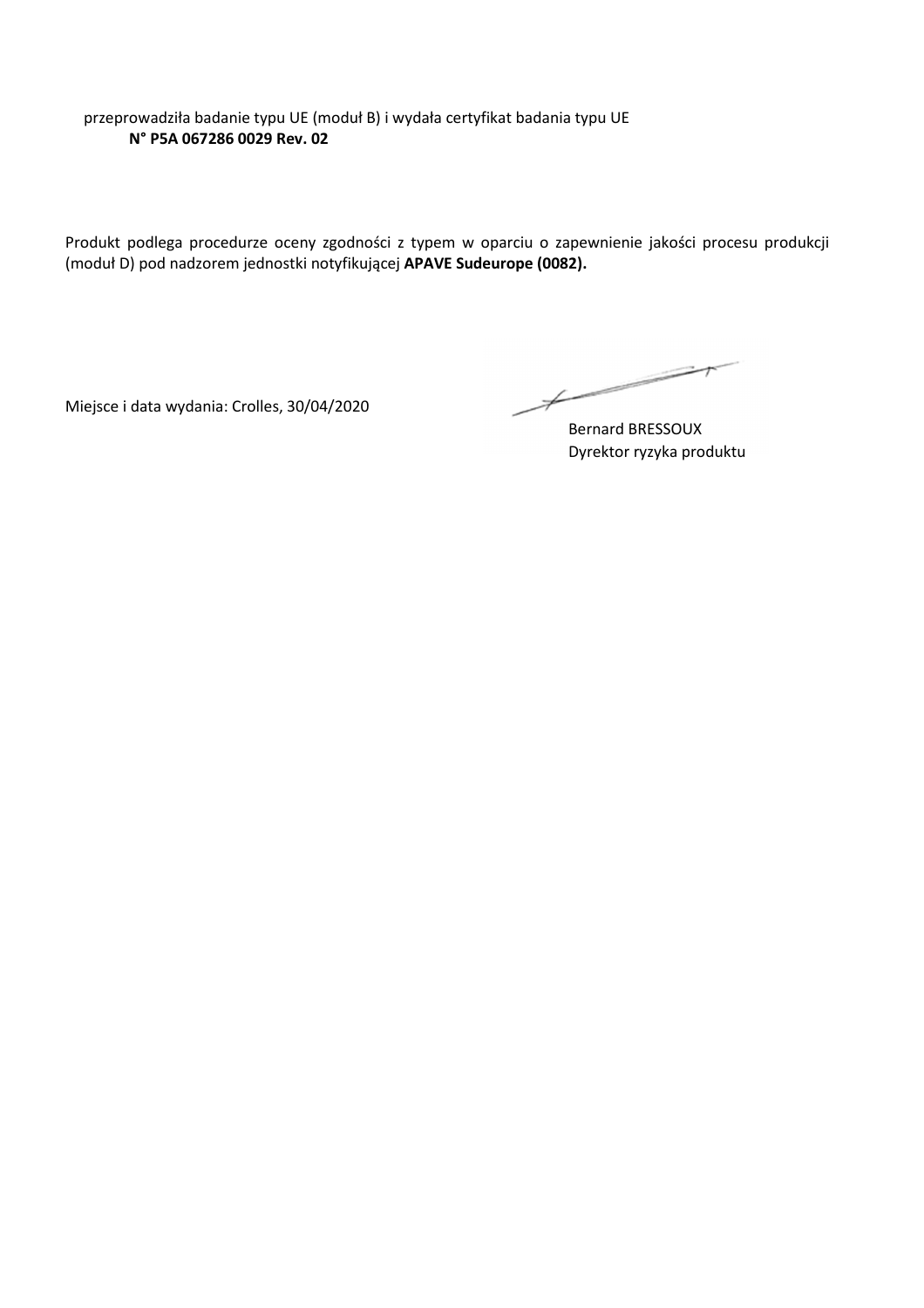

## EU izjava o skladnosti

Proizvajalec: Petzl Distribution Zone Industrielle de Crolles 38920 Crolles France



**80339 MUNICH GERMANY**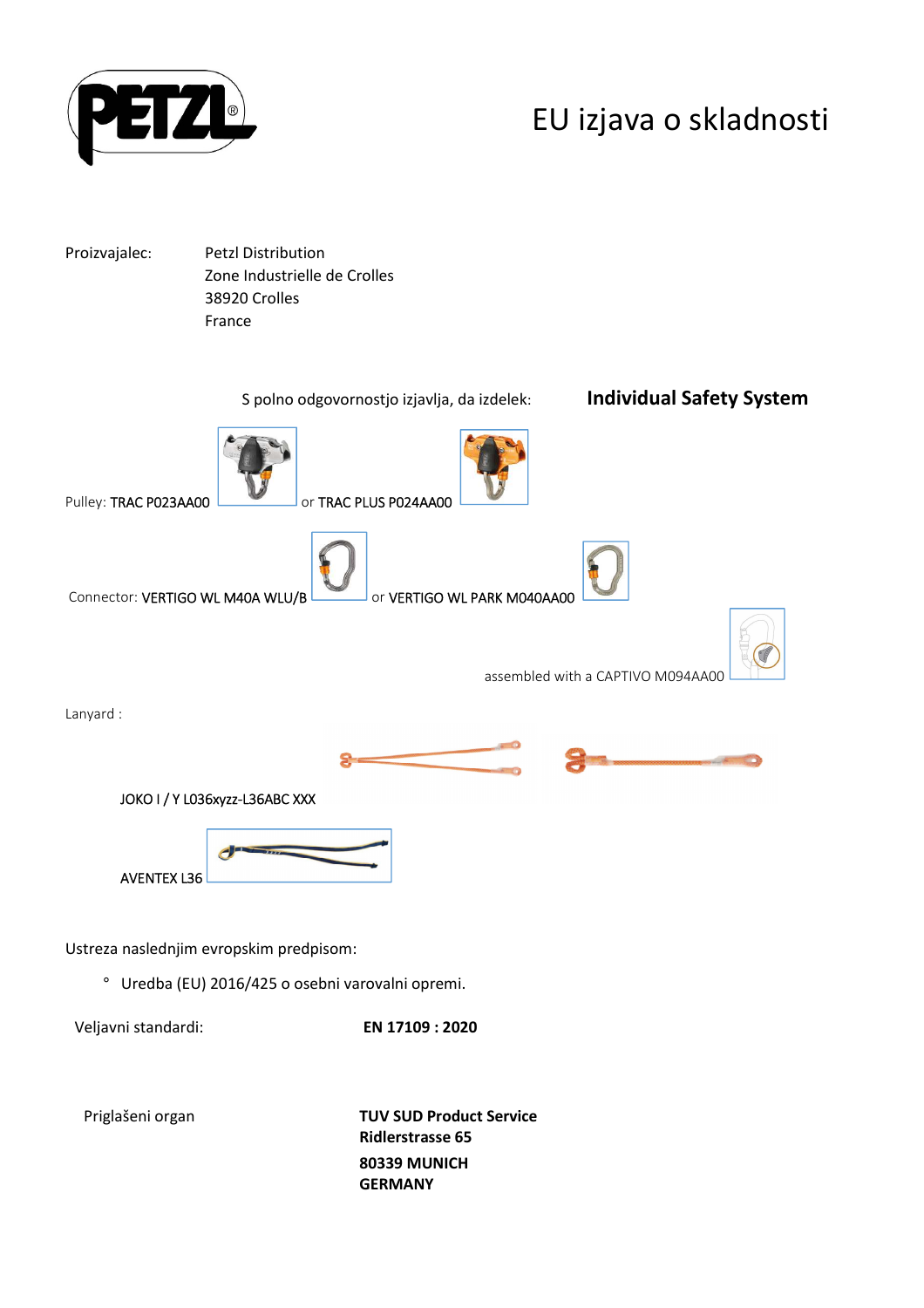je opravil EU-pregled tipa (modul B) in izdal certifikat o EU-pregledu tipa **N° P5A 067286 0029 Rev. 02**

Izdelek je predmet postopka presoje za skladnost s tipom na podlagi zagotavljanja kakovosti proizvodnega procesa (modul D), pod nadzorom priglašenega organa **APAVE Sudeurope (0082).**

Kraj in datum izdaje: Crolles, 30/04/2020

 $\overbrace{\phantom{aaaaa}}^{x}$ 

Bernard BRESSOUX Direktor tveganj proizvode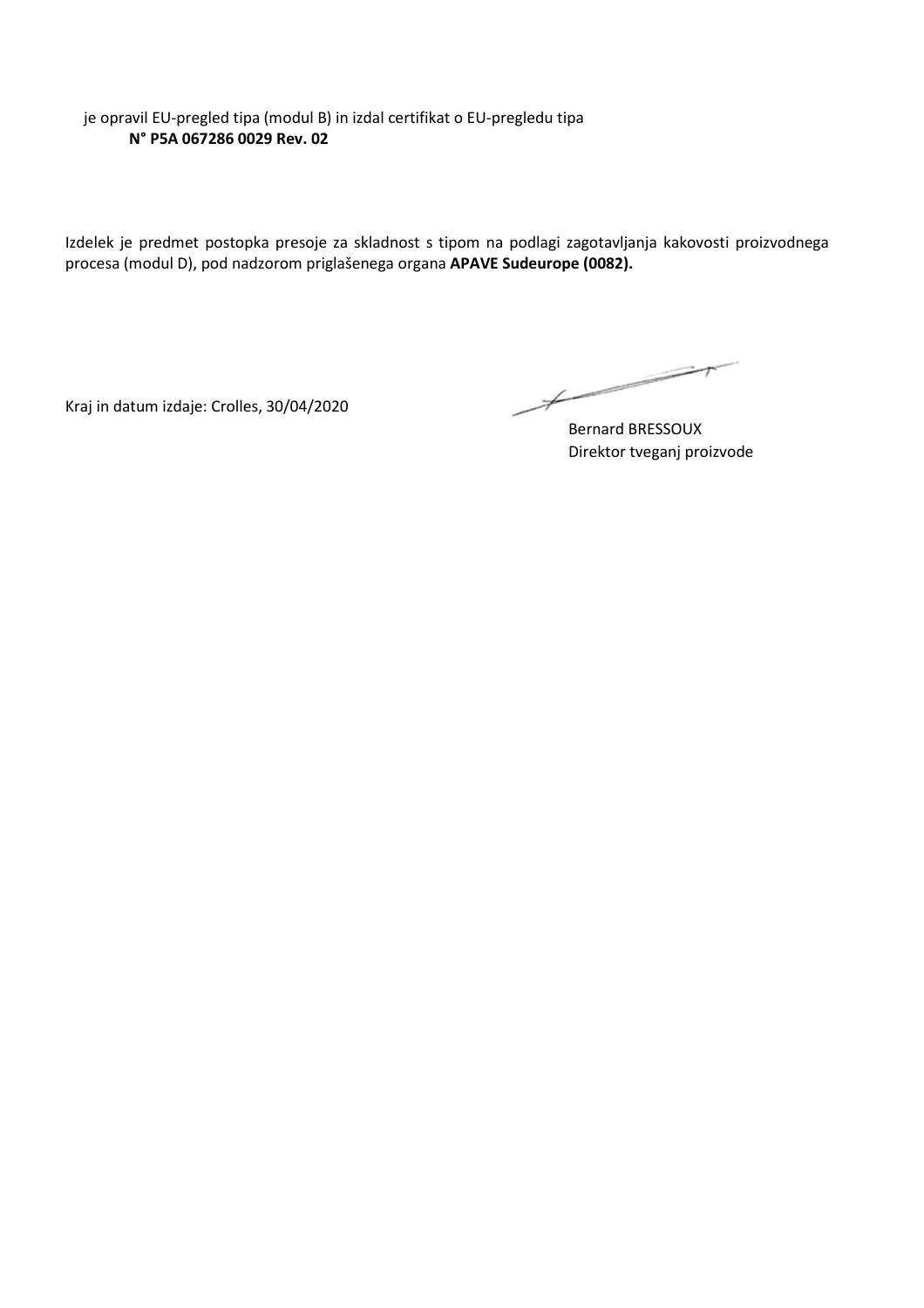

## EU megfelelőségi nyilatkozat

A gyártó: Petzl Distribution Zone Industrielle de Crolles 38920 Crolles France



**Ridlerstrasse 65 80339 MUNICH GERMANY**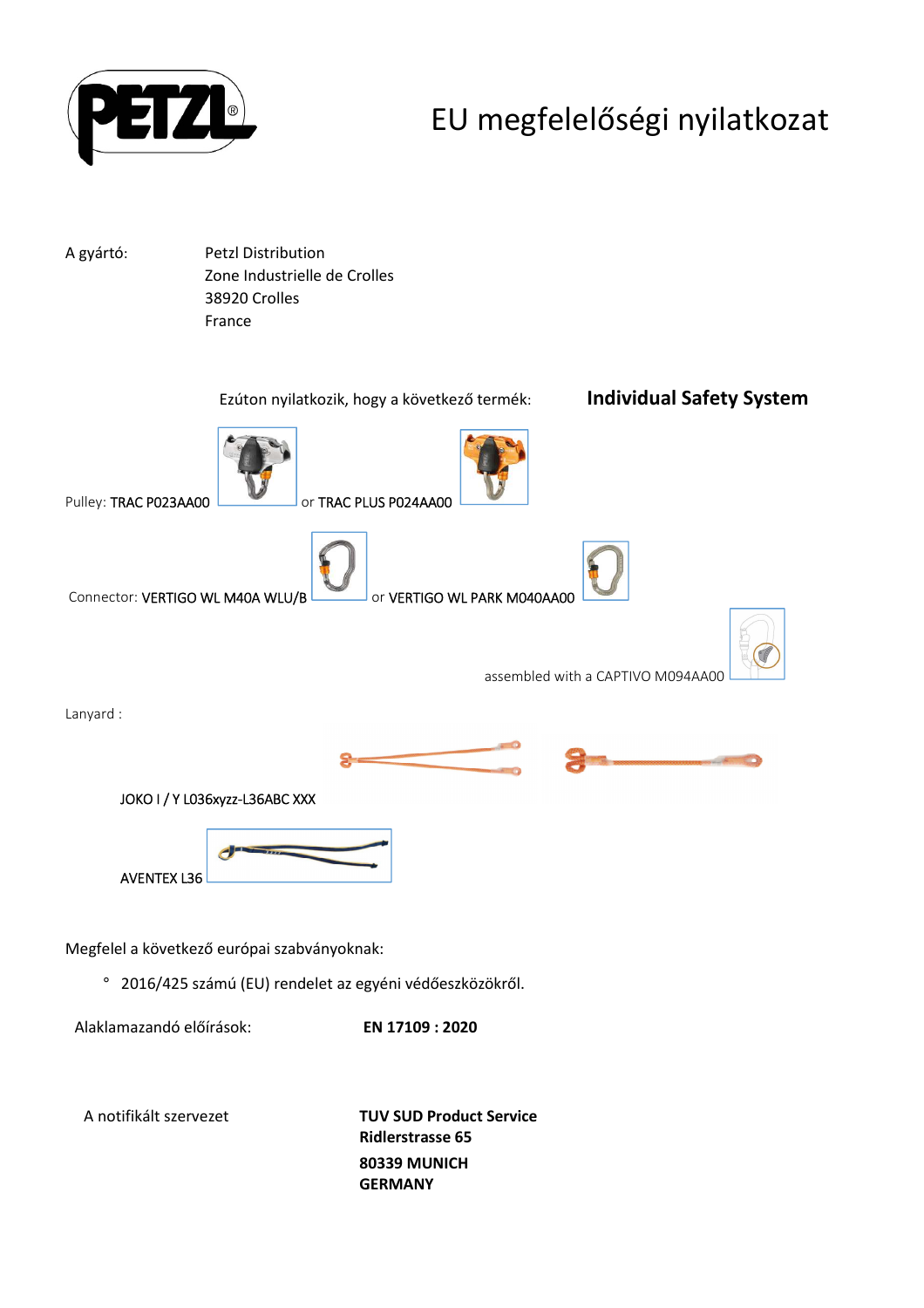elvégzi az EU-típusvizsgálatot (B. modul) és kiállítja az EU minőségtanúsítványt **N° P5A 067286 0029 Rev. 02**

A terméket notifikált szervezet ellenőrzése alatt a gyártási folyamat minőségbiztosításán alapuló típusmegfelelőségi vizsgálatnak vetik alá (D. Modul) **APAVE Sudeurope (0082).**

A kiállítás helye és dátuma: Crolles, 30/04/2020

 $\overbrace{\hspace{2.5cm}}^{*}$ 

Bernard BRESSOUX Termék kockázati igazgató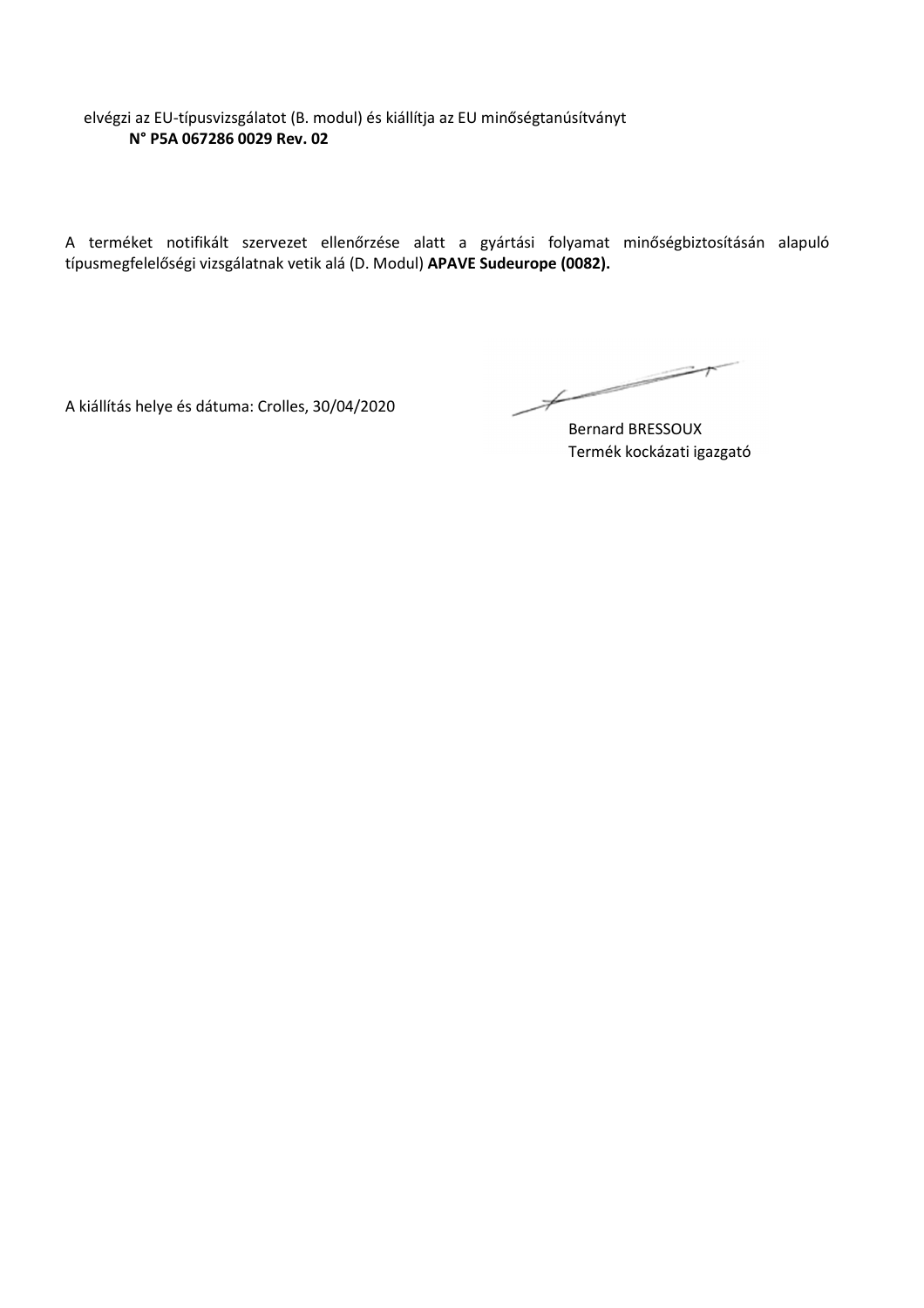

#### Декларация ЕС за съответствие

Производителят: Petzl Distribution Zone Industrielle de Crolles 38920 Crolles France

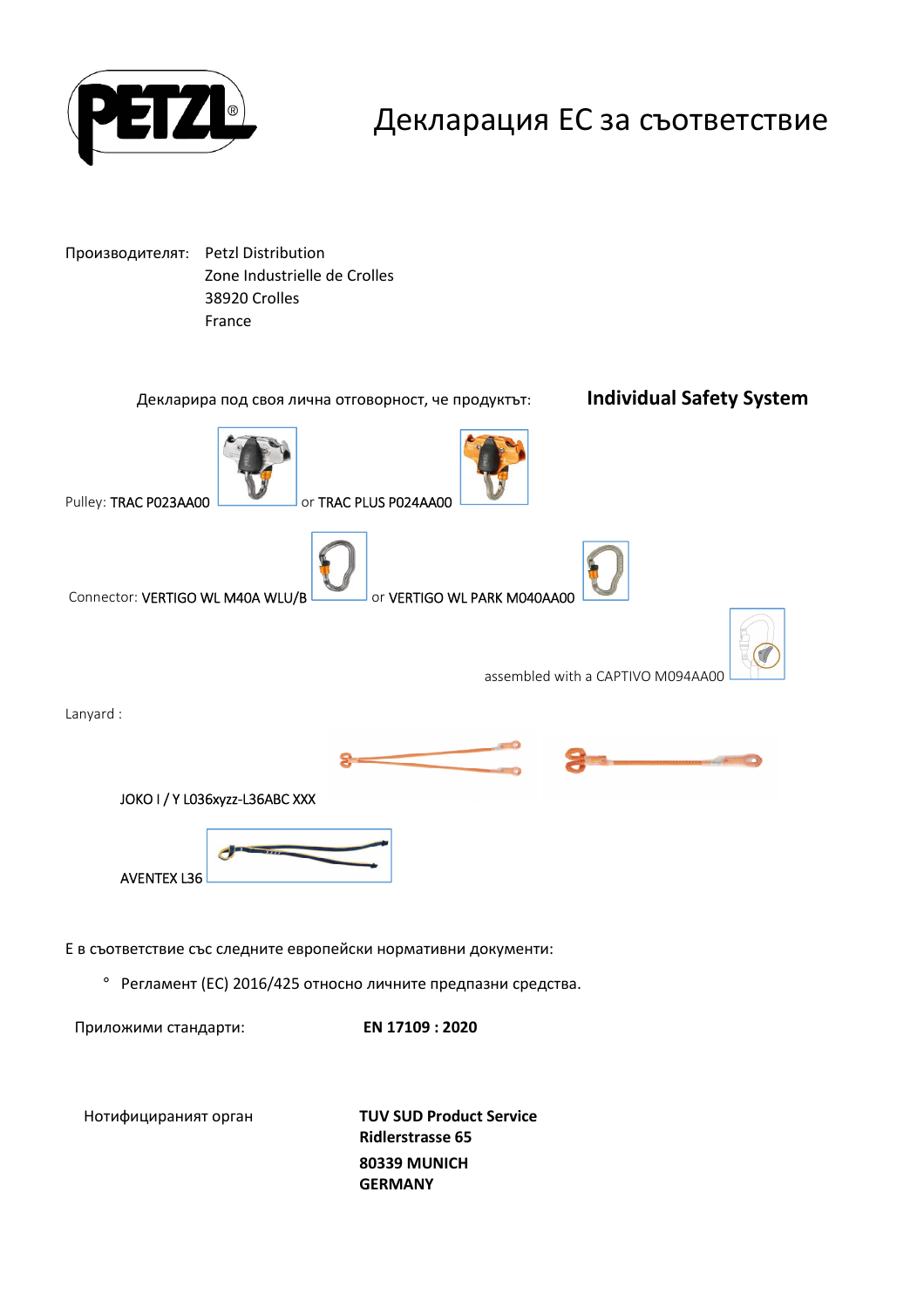е осъществил изследване ЕС на типа (модул В) и е издал сертификат за изпитание ЕС на типа **N° P5A 067286 0029 Rev. 02**

Продуктът е преминал процедура за изследване съответствието на типа въз основа на осигуряване на качеството на производството (модул D) под контрола на нотифициран орган **APAVE Sudeurope (0082).**

място и дата на издаване: Crolles, 30/04/2020

 $\overbrace{\hspace{2.5cm}}^{*}$ 

Bernard BRESSOUX директор на риска за продукти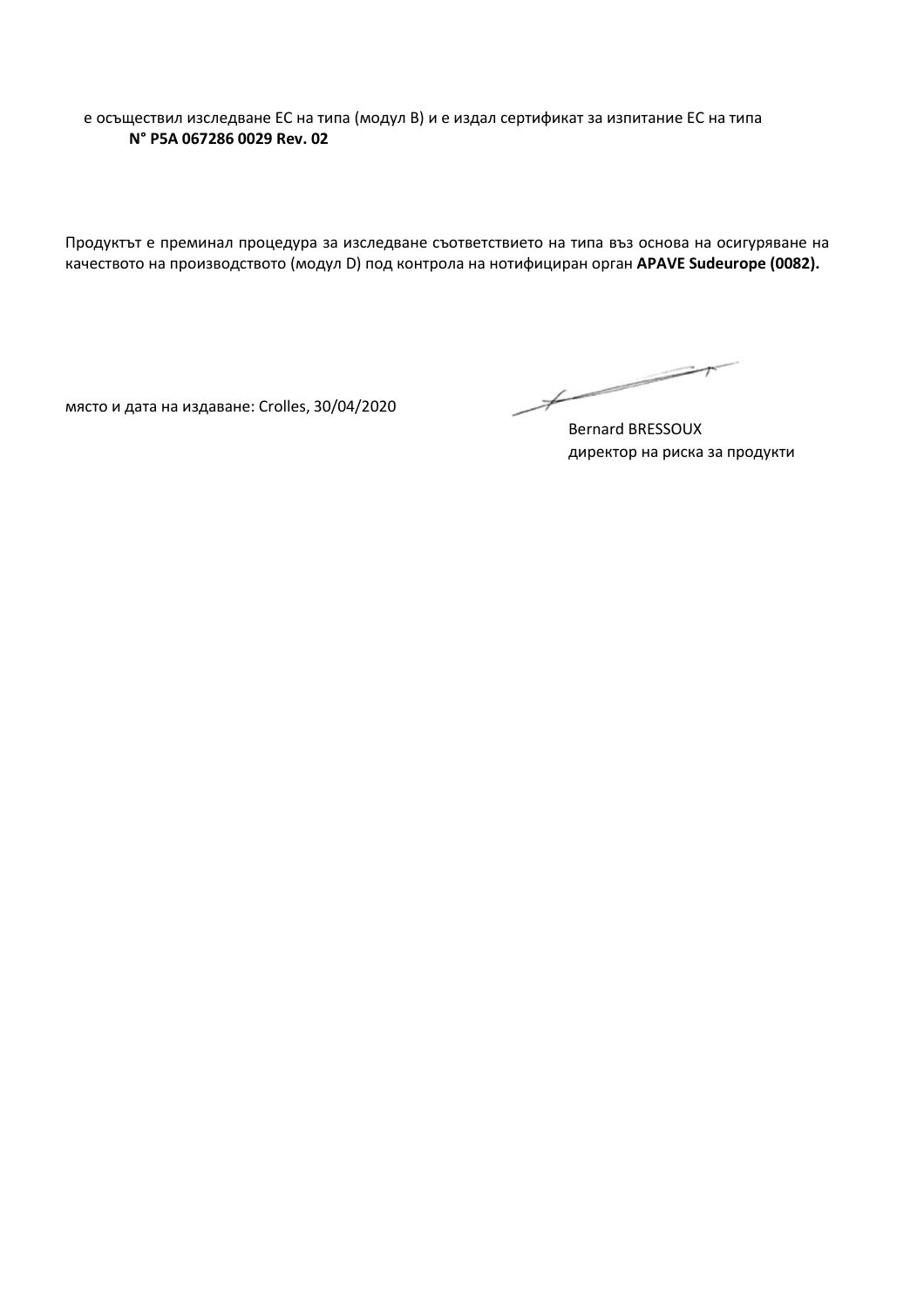

#### EU-overensstemmelseserklæring

Fabrikanten: Petzl Distribution Zone Industrielle de Crolles 38920 Crolles France



**Ridlerstrasse 65 80339 MUNICH GERMANY**